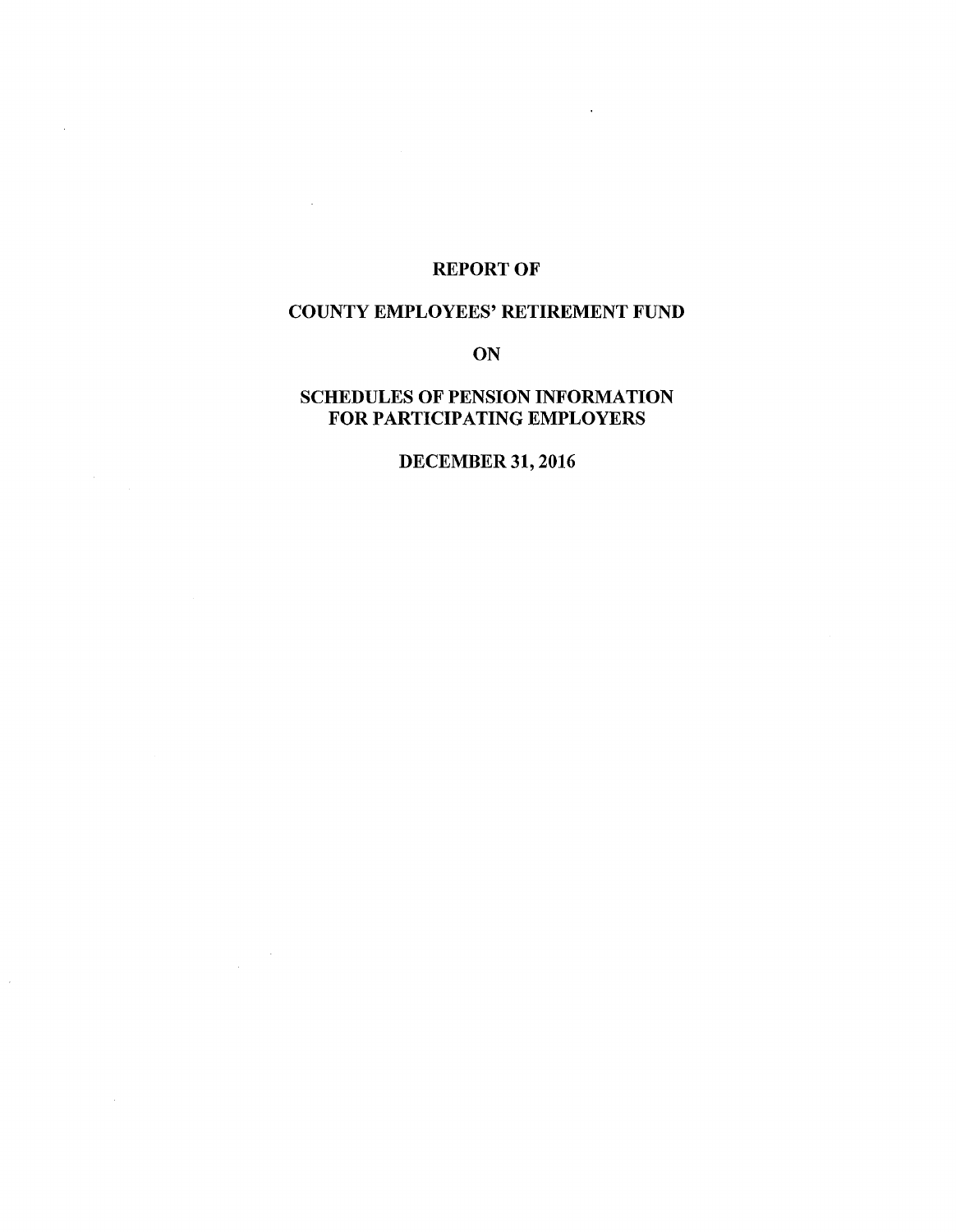

2005 West Broadway, Suite 100, Columbia, MO 65203 OFFICE (573) 442-6171 FAX (573) 777-7800 3220 West Edgewood, Suite E, Jefferson City, MO 65109 OFFICE ( 573) 635-6196 FAX ( 573) 644-7240 www.williamskeepers.com

# **INDEPENDENT AUDITORS' REPORT**

The Board of Directors County Employees' Retirement Fund

## **Report on Schedules**

We have audited the accompanying schedule of employer allocations of the County Employees' Retirement Fund (CERF), for the year ended December 31, 2016, and the related notes. We have also audited the total for all entities of the columns titled net pension liability, total deferred outflows of resources, total deferred inflows of resources, and total pension expense excluding that attributable to employer-paid member contributions (specified column totals) included in the accompanying schedule of pension amounts by employer of CERF as of and for the year ended December 31, 2016, and the related notes.

## **Management's Responsibility for the Schedules**

Management is responsible for the preparation and fair presentation of these schedules in accordance with U.S. generally accepted accounting principles; this includes the design, implementation, and maintenance of internal control relevant to the preparation and fair presentation of the schedules that are free from material misstatement, whether due to fraud or error.

### **Auditors' Responsibility**

Our responsibility is to express opinions on the schedules of employer allocations and the specified column totals included in the schedules of pension amounts by employer based on our audit. We conducted our audit in accordance with U.S. generally accepted auditing standards. Those standards require that we plan and perform the audit to obtain reasonable assurance about whether the schedule of employer allocations and specified column totals included in the schedule of pension amounts by employer are free from material misstatement.

An audit involves performing procedures to obtain evidence about the amounts and disclosures in the schedule of employer allocations and specified column totals included in the schedule of pension amounts by employer. The procedures selected depend on the auditor's judgment, including the assessment of the risks of material misstatement of the schedule of employer allocations and specified column totals included in the schedule of pension amounts by employer, whether due to fraud or error. In making those risk assessments, the auditor considers internal control relevant to CERF's preparation and fair presentation of the schedule of employer allocations and specified column totals included in the schedules of pension amounts by employer in order to design audit procedures that are appropriate in the circumstances, but not for the purpose of expressing an opinion on the effectiveness of CERF's internal control. Accordingly, we express no such opinion. An-audit also includes evaluating the appropriateness of accounting policies used and the reasonableness of significant accounting estimates made by management, as well as evaluating the overall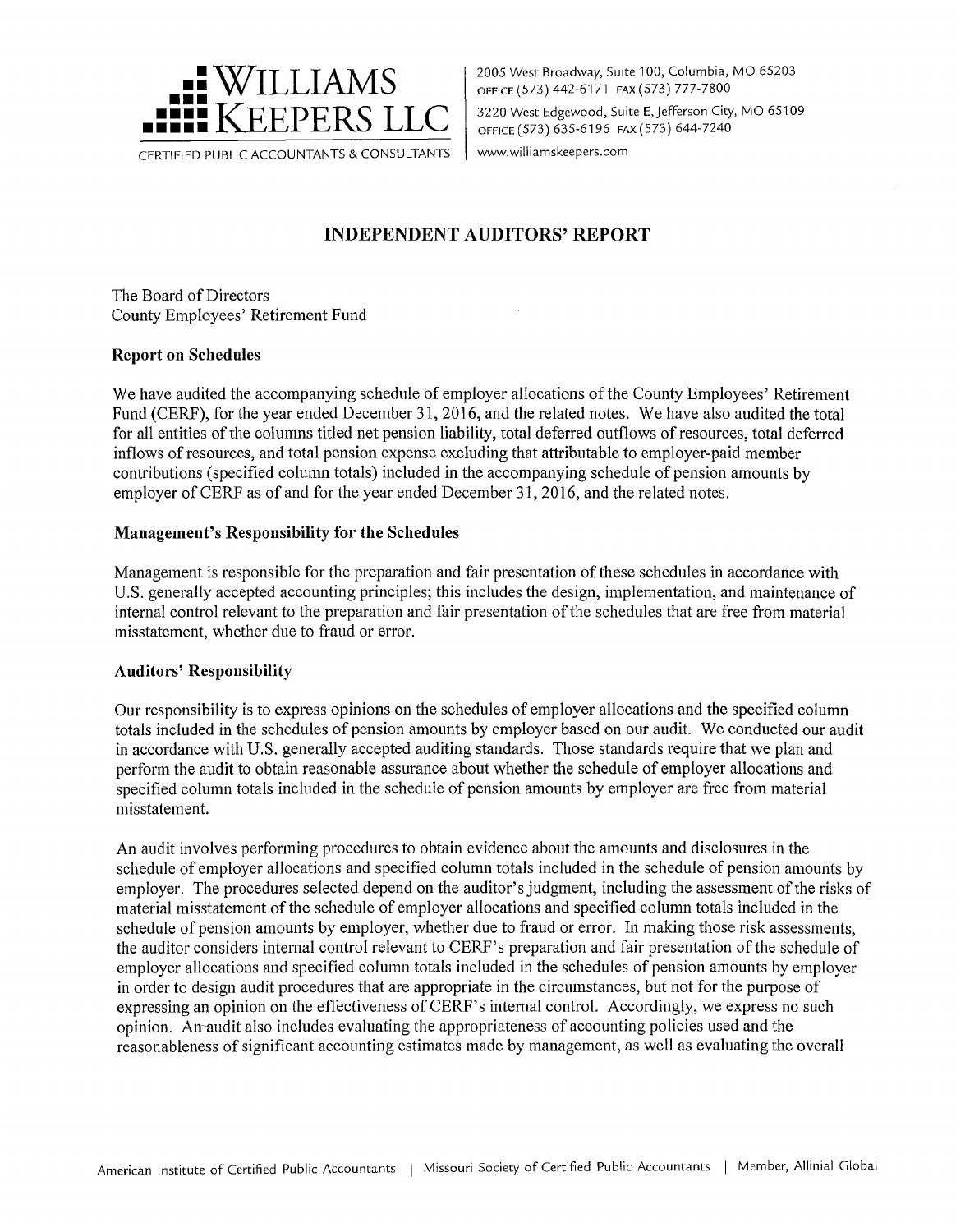presentation of the schedule of employer allocations and specified column totals included in the schedule of pension amounts by employer.

We believe that the audit evidence we have obtained is sufficient and appropriate to provide a basis for our audit opinions.

### **Opinions**

In our opinion, the schedules referred to above present fairly, in all material respects, the employer allocations and net pension liability, total deferred outflows of resources, total deferred inflows of resources, and total pension expense excluding that attributable to employer-paid member contributions for the total of all participating entities for CERF as of and for the year ended December 31, 2016, in accordance with U.S. generally accepted accounting principles.

### **Other Matter**

We have audited, in accordance with U.S. generally accepted auditing standards, the financial statements of CERF as of and for the year ended December 31, 2016, and our report thereon, dated July 20, 2017, expressed an unmodified opinion on those financial statements.

### **Restriction on** Use

Our report is intended solely for the information and use of CERF's management, the Board of Directors, and CERF's participating employers and their auditors, and is not intended to be and should not be used by anyone other than these specified parties.

Arllians Keepers LLC

October 13, 2017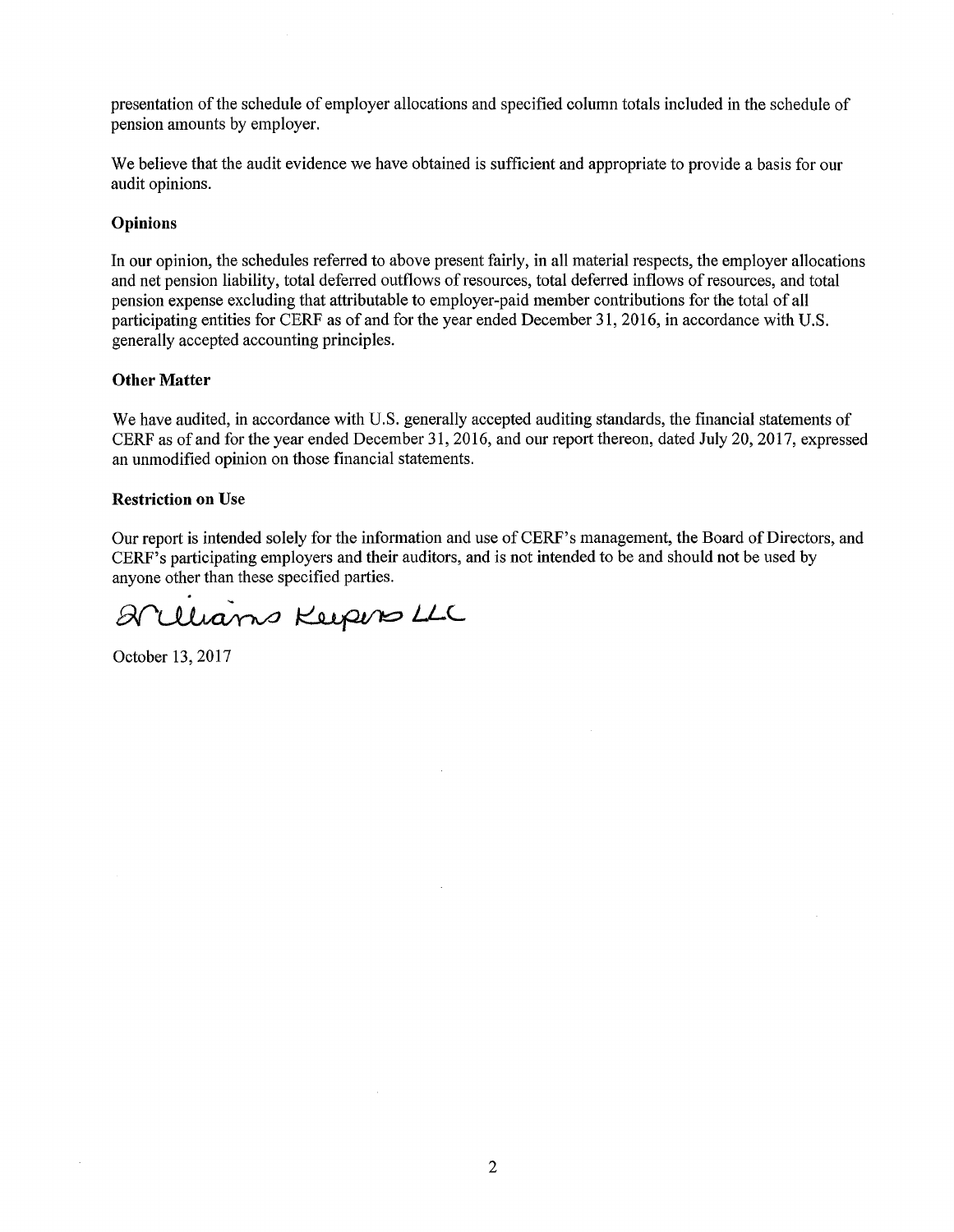### SCHEDULE OF EMPLOYER ALLOCATIONS FOR THE YEAR ENDED DECEMBER 31, 2016

| Employer                | <b>Employer Name</b>    | 2016 Actual<br><b>Employer</b><br>Contributions | <b>Employer</b><br><b>Allocation</b><br>Percentage |
|-------------------------|-------------------------|-------------------------------------------------|----------------------------------------------------|
| 1                       | <b>Adair County</b>     | \$<br>104,710                                   | 0.51605%                                           |
| $\overline{\mathbf{c}}$ | Andrew County           | 110,672                                         | 0.54543%                                           |
| 3                       | <b>Atchison County</b>  | 35,083                                          | 0.17290%                                           |
| 4                       | <b>Audrain County</b>   | 109,140                                         | 0.53788%                                           |
| 5                       | <b>Barry County</b>     | 179,825                                         | 0.88625%                                           |
| 6                       | <b>Barton County</b>    | 65,544                                          | 0.32303%                                           |
| $\sqrt{ }$              | <b>Bates County</b>     | 99,018                                          | 0.48800%                                           |
| 8                       | <b>Benton County</b>    | 111,930                                         | 0.55163%                                           |
| 9                       | <b>Bollinger County</b> | 78,964                                          | 0.38917%                                           |
| 10                      | <b>Boone County</b>     | 761,545                                         | 3.75319%                                           |
| 11                      | <b>Buchanan County</b>  | 545,040                                         | 2.68617%                                           |
| 12                      | <b>Butler County</b>    | 256,044                                         | 1.26189%                                           |
| 13                      | Caldwell County         | 53,984                                          | 0.26605%                                           |
| 14                      | Callaway County         | 199,921                                         | 0.98529%                                           |
| 15                      | Camden County           | 428,800                                         | 2.11329%                                           |
| 16                      | Cape Girardeau County   | 405,652                                         | 1.99921%                                           |
| 17                      | Carroll County          | 49,401                                          | 0.24347%                                           |
| 18                      | Carter County           | 38,977                                          |                                                    |
| 19                      | Cass County             | 555,297                                         | 0.19209%<br>2.73672%                               |
| 20                      | Cedar County            |                                                 |                                                    |
| 21                      | <b>Chariton County</b>  | 69,993                                          | 0.34495%                                           |
| 22                      | <b>Christian County</b> | 39,111                                          | 0.19275%                                           |
| 23                      | Clark County            | 393,031                                         | 1.93701%                                           |
| 24                      | Clay County             | 35,174                                          | 0.17335%                                           |
| 25                      | <b>Clinton County</b>   | 1,521,651                                       | 7.49929%                                           |
| 26                      |                         | 103,416                                         | 0.50967%                                           |
|                         | Cole County             | 353,390                                         | 1.74164%                                           |
| 27                      | Cooper County           | 102,311                                         | 0.50423%                                           |
| 28                      | Crawford County         | 141,104                                         | 0.69542%                                           |
| 29                      | Dade County             | 40,799                                          | 0.20107%                                           |
| 30                      | Dallas County           | 91,713                                          | 0.45200%                                           |
| 31                      | Daviess County          | 54,653                                          | 0.26935%                                           |
| 32<br>33                | DeKalb County           | 73,955                                          | 0.36448%                                           |
|                         | Dent County             | 78,192                                          | 0.38536%                                           |
| 34                      | Douglas County          | 52,075                                          | 0.25665%                                           |
| 35                      | Dunklin County          | 170,503                                         | 0.84031%                                           |
| 36                      | <b>Franklin County</b>  | 627,380                                         | 3.09197%                                           |
| 37                      | Gasconade County        | 102,670                                         | 0.50600%                                           |
| 38                      | Gentry County           | 44,633                                          | 0.21997%                                           |
| 39                      | Greene County           | 1,368,574                                       | 6.74487%                                           |
| 40                      | <b>Grundy County</b>    | 52,307                                          | 0.25779%                                           |
| 41                      | <b>Harrison County</b>  | 48,440                                          | 0.23873%                                           |
| 42                      | Henry County            | 126,014                                         | 0.62105%                                           |
| 43                      | <b>Hickory County</b>   | 55,260                                          | 0.27234%                                           |
| 44                      | <b>Holt County</b>      | 37,001                                          | 0.18236%                                           |
| 45                      | <b>Howard County</b>    | 55,500                                          | 0.27353%                                           |
| 46                      | <b>Howell County</b>    | 205,608                                         | 1.01332%                                           |
| 47                      | <b>Iron County</b>      | 45,166                                          | 0.22260%                                           |
| 48                      | Jasper County           | 701,167                                         | 3.45563%                                           |
| 49                      | Jefferson County        | 1,290,134                                       | 6.35829%                                           |
| 50                      | <b>Johnson County</b>   | 257,618                                         | 1.26964%                                           |
| 51                      | <b>Knox County</b>      | 35,858                                          | 0.17672%                                           |
| 52                      | Laclede County          | 165,536                                         | 0.81583%                                           |
| 53                      | Lafayette County        | 194,866                                         | 0.96038%                                           |
| 54                      | Lawrence County         | 185,015                                         | 0.91183%                                           |
| 55                      | Lewis County            | 52,070                                          | 0.25662%                                           |
| 56                      | <b>Lincoln County</b>   | 370,728                                         | 1.82709%                                           |

 $\bar{z}$ 

3

The accompanying notes are an integral part of this schedule.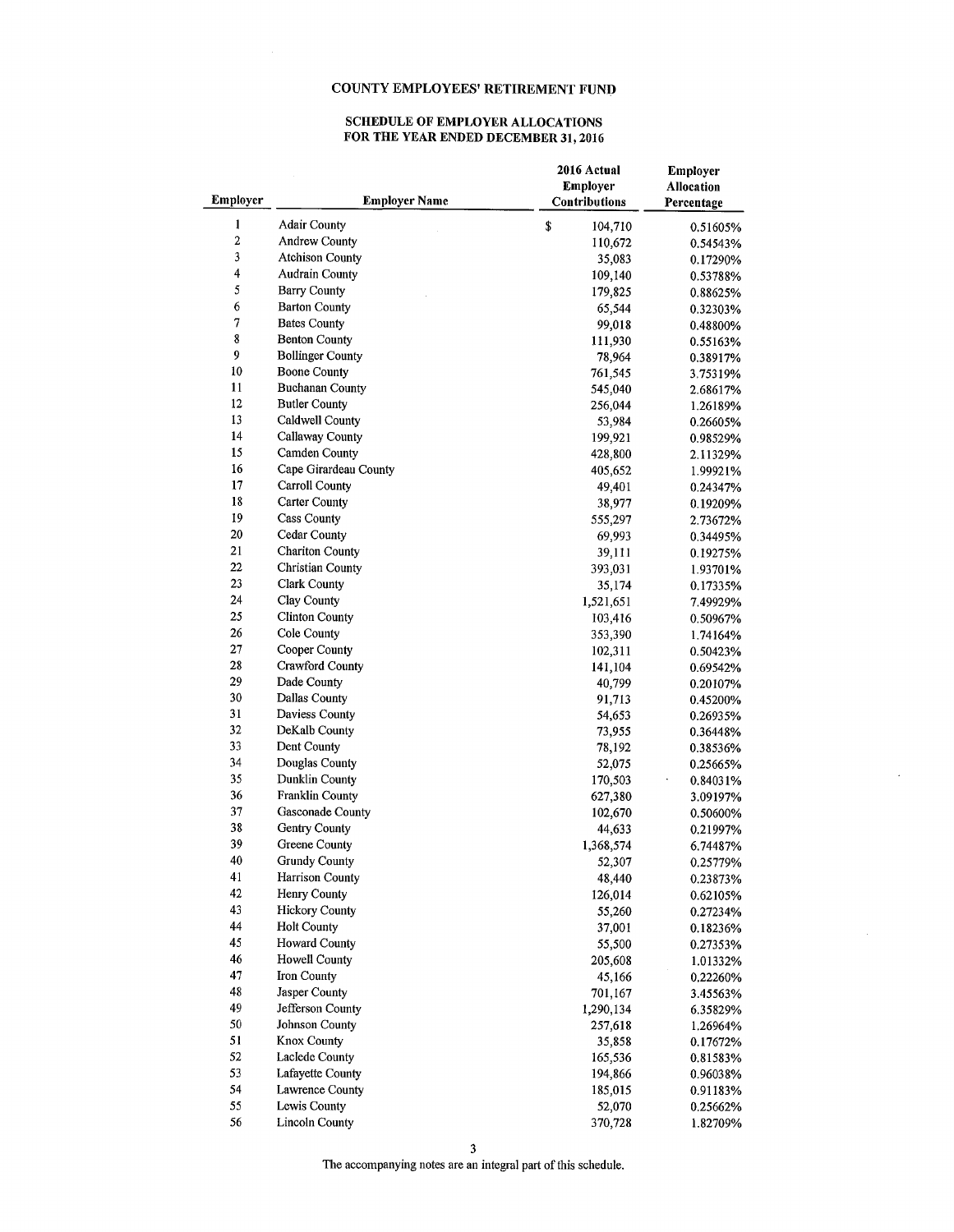#### **SCHEDULE OF EMPLOYER ALLOCATIONS (Continued) FOR THE YEAR ENDED DECEMBER 31, 2016**

| <b>Employer</b> | <b>Employer Name</b>     | 2016 Actual<br><b>Employer</b><br><b>Contributions</b> | Employer<br><b>Allocation</b><br>Percentage |  |
|-----------------|--------------------------|--------------------------------------------------------|---------------------------------------------|--|
| 57              | Linn County              | \$<br>62,474                                           | 0.30790%                                    |  |
| 58              | <b>Livingston County</b> | 54,779                                                 | 0.26997%                                    |  |
| 59              | McDonald County          | 139,962                                                | 0.68979%                                    |  |
| 60              | Macon County             | 78,764                                                 | 0.38818%                                    |  |
| 61              | Madison County           | 47,040                                                 | 0.23183%                                    |  |
| 62              | <b>Maries County</b>     | 51,487                                                 | 0.25375%                                    |  |
| 63              | <b>Marion County</b>     | 134,743                                                | 0.66407%                                    |  |
| 64              | Mercer County            | 30,978                                                 | 0.15267%                                    |  |
| 65              | Miller County            | 146,540                                                | 0.72221%                                    |  |
| 66              | Mississippi County       | 83,488                                                 | 0.41146%                                    |  |
| 67              | Moniteau County          | 77,498                                                 | 0.38194%                                    |  |
| 68              | Monroe County            | 55,608                                                 | 0.27406%                                    |  |
| 69              | Montgomery County        | 80,807                                                 | 0.39825%                                    |  |
| 70              | Morgan County            | 144,736                                                | 0.71332%                                    |  |
| 71              | New Madrid County        | 106,972                                                | 0.52720%                                    |  |
| 72              | Newton County            | 244,561                                                | 1.20529%                                    |  |
| 73              | Nodaway County           | 95,796                                                 | 0.47212%                                    |  |
| 74              | Oregon County            | 46,262                                                 | 0.22800%                                    |  |
| 75              | Osage County             | 49,196                                                 | 0.24246%                                    |  |
| 76              | <b>Ozark County</b>      | 55,821                                                 | 0.27511%                                    |  |
| 77              | Pemiscot County          | 101,606                                                | 0.50075%                                    |  |
| 78              | Perry County             | 79,319                                                 | 0.39092%                                    |  |
| 79              | Pettis County            | 192,982                                                | 0.95109%                                    |  |
| 80              | Phelps County            | 197,089                                                | 0.97133%                                    |  |
| 81              | Pike County              | 84,126                                                 | 0.41461%                                    |  |
| 82              | Platte County            | 693,478                                                | 3.41773%                                    |  |
| 83              | Polk County              | 138,319                                                | 0.68169%                                    |  |
| 84              | Pulaski County           | 139,053                                                | 0.68531%                                    |  |
| 85              | Putnam County            | 35,224                                                 | 0.17360%                                    |  |
| 86              | Ralls County             | 56,019                                                 | 0.27608%                                    |  |
| 87              | Randolph County          | 143,998                                                | 0.70968%                                    |  |
| 88              | Ray County               | 172,089                                                | 0.84812%                                    |  |
| 89              | <b>Reynolds County</b>   | 35,950                                                 | 0.17718%                                    |  |
| 90              | <b>Ripley County</b>     | 59,470                                                 | 0.29309%                                    |  |
| 91              | St. Clair County         | 48,079                                                 | 0.23695%                                    |  |
| 92              | St. Francois County      | 299,450                                                | 1.47581%                                    |  |
| 93              | Ste, Genevieve County    | 104,915                                                | 0.51706%                                    |  |
| 94              | Saline County            | 111,267                                                | 0.54837%                                    |  |
| 95              | Schuyler County          | 23,826                                                 | 0.11742%                                    |  |
| 96              | <b>Scotland County</b>   | 24,176                                                 | 0.11915%                                    |  |
| 97              | Scott County             | 204,318                                                | 1.00696%                                    |  |
| 98              | <b>Shannon County</b>    | 41,436                                                 | 0.20421%                                    |  |
| 99              | Shelby County            | 34,752                                                 | 0.17127%                                    |  |
| 100             | <b>Stoddard County</b>   | 189,889                                                | 0.93585%                                    |  |
| 101             | <b>Stone County</b>      | 251,731                                                | 1.24063%                                    |  |
| 102             | <b>Sullivan Conty</b>    | 39,079                                                 | 0.19260%                                    |  |
| 103             | Taney County             | 595,233                                                | 2.93354%                                    |  |
|                 | <b>Texas County</b>      | 88,666                                                 | 0.43698%                                    |  |
| 104<br>105      | Vernon County            | 110,738                                                | 0.54576%                                    |  |
| 106             | Warren County            | 221,195                                                | 1.09014%                                    |  |
|                 | <b>Washington County</b> | 119,182                                                | 0.58738%                                    |  |
| 107             |                          | 73,999                                                 | 0.36470%                                    |  |
| 108             | Wayne County             | 172,965                                                | 0.85244%                                    |  |
| 109             | <b>Webster County</b>    | 10,811                                                 | 0.05328%                                    |  |
| 110             | Worth County             |                                                        |                                             |  |
| 111             | <b>Wright County</b>     | 76,490                                                 | 0.37697%                                    |  |
|                 | Totals                   | \$<br>20,290,594                                       | 100.00000%                                  |  |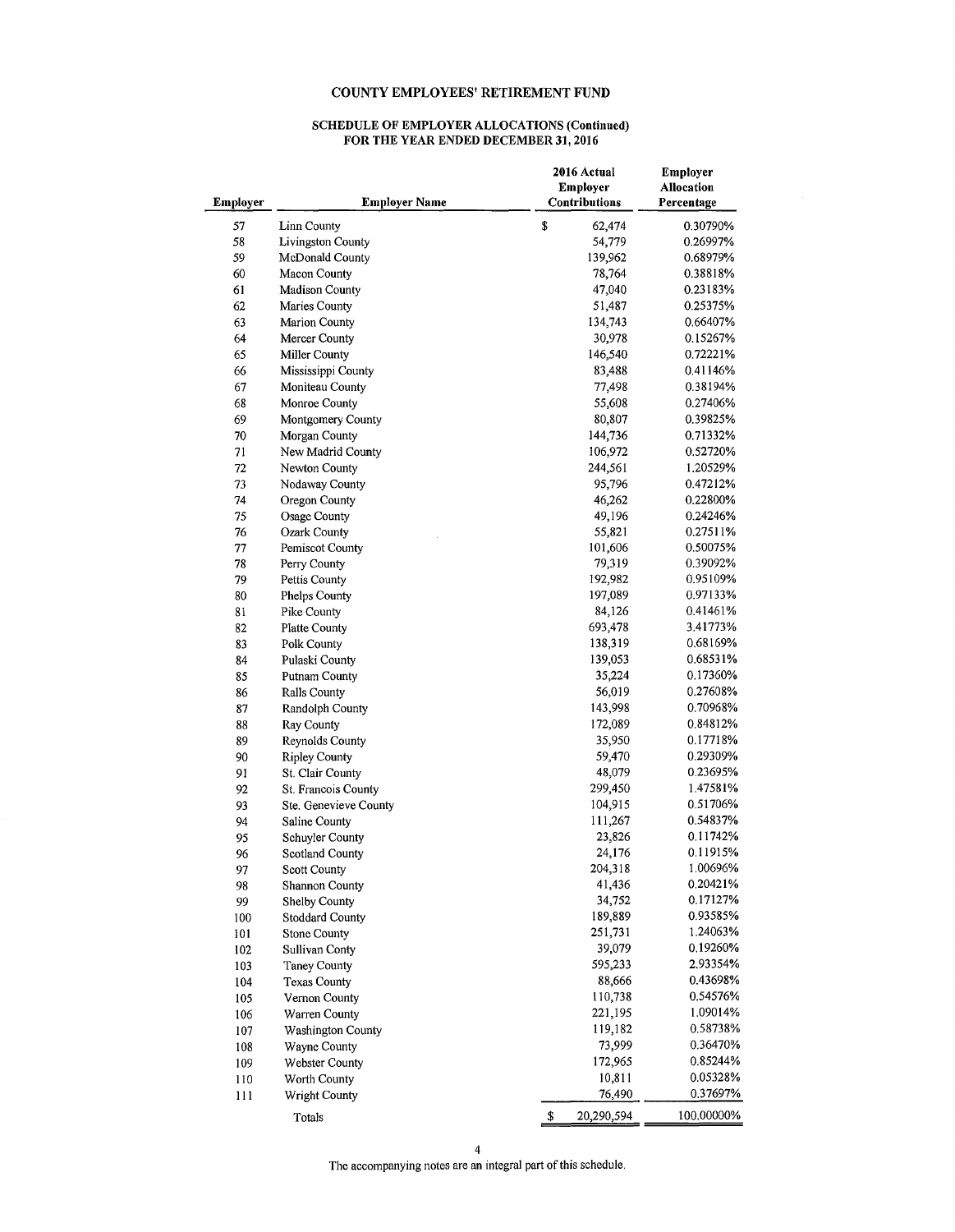#### SCHEDULE OF PENSION AMOUNTS BY EMPLOYER AS OF AND FOR THE YEAR ENDED DECEMBER 31, 2016

|                     |                                     | <b>Net Pension Liability</b> |                      |                                   |                                                                                            | <b>Deferred Outflows of Resources</b>                    |                                                                                          |                    |                                   |                                               | <b>Deferred Inflows of Resources</b>                                                            |                       |                                | Pension Expense (excluding that attributable to<br>employer-paid member contributions)                                                                             |                      |
|---------------------|-------------------------------------|------------------------------|----------------------|-----------------------------------|--------------------------------------------------------------------------------------------|----------------------------------------------------------|------------------------------------------------------------------------------------------|--------------------|-----------------------------------|-----------------------------------------------|-------------------------------------------------------------------------------------------------|-----------------------|--------------------------------|--------------------------------------------------------------------------------------------------------------------------------------------------------------------|----------------------|
|                     |                                     |                              |                      | <b>Difference</b><br>between      | Net<br><b>Difference</b><br><b>Between</b><br>Projected and<br>Actual<br><b>Investment</b> |                                                          | Change in<br>Proportion<br>and Difference<br>Between<br>Employer<br>Contributions<br>and | <b>Total</b>       | <b>Difference</b><br>Between      |                                               | Change in<br>Proportion<br>and Difference<br>Between<br>Employer<br><b>Contributions</b><br>and | Total                 | Proportionate                  | Net Amortization<br>of Deferred<br>Amounts from<br>Changes in<br>Proportion and<br><b>Differences</b><br><b>Between</b><br>Employer<br><b>Contributions</b><br>and |                      |
|                     |                                     |                              |                      | <b>Expected and</b>               | Earnings on                                                                                |                                                          | Proportionate                                                                            | Deferred           | <b>Expected and</b>               |                                               | Proportionate                                                                                   | Deferred              | Share of Plan                  | Proportionate                                                                                                                                                      |                      |
|                     |                                     |                              |                      | Actual                            | Pension Plan                                                                               | Change in                                                | Share of                                                                                 | Outflows of        | Actual                            | Change in                                     | Share of                                                                                        | Inflows of            | Pension                        | Share of                                                                                                                                                           | <b>Total Pension</b> |
| Employer            | <b>Employer Name</b>                | Beginning<br>966,170<br>£    | Ending<br>s.         | <b>Experience</b>                 | <b>Investments</b>                                                                         | <b>Assumptions</b><br>226,590<br>$\overline{\mathbf{s}}$ | Contributions<br>33,792<br>$\mathbf{s}$                                                  | Resources          | <b>Experience</b>                 | <b>Assumptions</b><br>$\overline{\mathbf{s}}$ | Contributions<br>$\overline{\mathbf{s}}$                                                        | Resources<br><b>S</b> | <b>Expense</b><br>$\mathbf{s}$ | Contributions<br>$\mathbf{S}$                                                                                                                                      | <b>Expense</b>       |
|                     | Adair County                        |                              | 1,161,213            | $\overline{\mathbf{s}}$<br>28,543 | $\overline{\mathbf{s}}$<br>176,312                                                         |                                                          |                                                                                          | 465,237<br>s.      | $\overline{\mathbf{s}}$<br>60,994 |                                               | 5,230                                                                                           | 66,224<br>86,804      | 249,805                        | 6,474                                                                                                                                                              | 256,279<br>-S        |
| $\overline{2}$<br>3 | Andrew County                       | 1,044,699<br>357,022         | 1,227,331<br>389,064 | 30,169                            | 186,351                                                                                    | 239,491<br>75,919                                        | 10,604                                                                                   | 466,615<br>144,555 | 64,467                            |                                               | 22,337<br>42,719                                                                                | 63,155                | 264,028<br>83,697              | (8,016)                                                                                                                                                            | 256,012<br>68,260    |
| $\overline{4}$      | <b>Atchison County</b>              | 1,016,954                    | 1,210,337            | 9,563<br>29,751                   | 59,073<br>183,771                                                                          | 236,176                                                  | 67,986                                                                                   | 517,684            | 20,436<br>63,575                  |                                               |                                                                                                 | 63,575                | 260,374                        | (15, 437)<br>27,617                                                                                                                                                | 287,991              |
| 5                   | Audrain County<br>Barry County      | 1,699,402                    | 1,994,220            | 49,019                            | 302,792                                                                                    | 389,137                                                  | 15,171                                                                                   | 756,119            | 104,749                           |                                               | 16,269                                                                                          | 121,018               | 429,006                        | (3,853)                                                                                                                                                            | 425,153              |
| 6                   | <b>Barton County</b>                | 707,240                      | 726,873              | 17,867                            | 110,364                                                                                    | 141,836                                                  |                                                                                          | 270,067            | 38,180                            |                                               | 91,661                                                                                          | 129,841               | 156,367                        | (25, 193)                                                                                                                                                          | 131,174              |
| $\overline{7}$      | <b>Bates County</b>                 | 867,248                      | 1,098,089            | 26,992                            | 166,728                                                                                    | 214,272                                                  | 89,243                                                                                   | 497,235            | 57,679                            |                                               |                                                                                                 | 57,679                | 236,226                        | 25,497                                                                                                                                                             | 261,723              |
| 8                   | <b>Benton County</b>                | 1,071,196                    | 1,241,286            | 30,512                            | 188,469                                                                                    | 242,214                                                  |                                                                                          | 461,195            | 65,200                            |                                               | 12,842                                                                                          | 78,042                | 267,030                        | (5,166)                                                                                                                                                            | 261,864              |
| $\mathbf{Q}$        | <b>Bollinger County</b>             | 727,733                      | 875,692              | 21,525                            | 132,961                                                                                    | 170,876                                                  | 26,419                                                                                   | 351,781            | 45,997                            |                                               | 5,943                                                                                           | 51,940                | 188,383                        | 4,162                                                                                                                                                              | 192,545              |
| 10                  | Boone County                        | 7,484,993                    | 8,445,386            | 207,593                           | 1,282,300                                                                                  | 1,647,964                                                | 136,372                                                                                  | 3,274,229          | 443,605                           |                                               | 243,466                                                                                         | 687,071               | 1,816,806                      | 1,271                                                                                                                                                              | 1,818,077            |
| 11                  | Buchanan County                     | 5,163,500                    | 6,044,386            | 148,575                           | 917,746                                                                                    | 1,179,453                                                | 92,451                                                                                   | 2,338,225          | 317,490                           |                                               |                                                                                                 | 317.490               | 1,300,293                      | 37,795                                                                                                                                                             | 1,338,088            |
| 12                  | <b>Butler County</b>                | 2,429,662                    | 2,839,480            | 69,796                            | 431,130                                                                                    | 554,073                                                  | 140,722                                                                                  | 1,195,721          | 149,147                           |                                               | $\overline{\phantom{a}}$                                                                        | 149,147               | 610,840                        | 65,928                                                                                                                                                             | 676,768              |
| 13                  | Caldwell County                     | 528,506                      | 598,670              | 14,716                            | 90,899                                                                                     | 116,820                                                  | 1,416                                                                                    | 223,851            | 31,446                            |                                               | 15,031                                                                                          | 46,477                | 128,789                        | (3, 322)                                                                                                                                                           | 125,467              |
| 14                  | Callaway County                     | 1,792,735                    | 2,217,089            | 54,497                            | 336,630                                                                                    | 432,624                                                  | 120,002                                                                                  | 943,753            | 116,455                           |                                               | 12,191                                                                                          | 128,646               | 476,948                        | 26,090                                                                                                                                                             | 503,038              |
| 15                  | Camden County                       | 4,242,852                    | 4,755,309            | 116,889                           | 722,019                                                                                    | 927,912                                                  |                                                                                          | 1,766,820          | 249,779                           |                                               | 183,709                                                                                         | 433,488               | 1,022,981                      | (52, 588)                                                                                                                                                          | 970,393              |
| 16                  | Cape Girardeau County               | 3,633,751                    | 4,498,601            | 110,579                           | 683,042                                                                                    | 877,821                                                  | 247,570                                                                                  | 1,919,012          | 236,295                           |                                               | 13,206                                                                                          | 249,501               | 967,758                        | 59,624                                                                                                                                                             | 1,027,382            |
| 17                  | Carroll County                      | 487,854                      | 547,852              | 13,466                            | 83,182                                                                                     | 106,903                                                  |                                                                                          | 203,551            | 28,776                            |                                               | 24,832                                                                                          | 53,608                | 117,855                        | (8,062)                                                                                                                                                            | 109,793              |
| 18                  | Carter County                       | 312,285                      | 432,245              | 10,625                            | 65,630                                                                                     | 84,345                                                   | 71,102                                                                                   | 231,702            | 22,704                            |                                               | $\overline{\phantom{a}}$                                                                        | 22,704                | 92,987                         | 20,704                                                                                                                                                             | 113,691              |
| 19                  | <b>Cass County</b>                  | 5,056,559                    | 6,158,132            | 151,371                           | 935,016                                                                                    | 1,201,649                                                | 250,994                                                                                  | 2,539,030          | 323,464                           |                                               | 63,614                                                                                          | 387,078               | 1,324,763                      | 36,063                                                                                                                                                             | 1,360,826            |
| 20                  | Cedar County                        | 653,162                      | 776,214              | 19,080                            | 117,855                                                                                    | 151,463                                                  | 14,762                                                                                   | 303,160            | 40,771                            |                                               | 10,697                                                                                          | 51,468                | 166,981                        | (1,256)                                                                                                                                                            | 165,725              |
| 21                  | Chariton County                     | 353,715                      | 433,728              | 10,661                            | 65,856                                                                                     | 84,635                                                   | 20,274                                                                                   | 181,426            | 22,782                            |                                               | 5,149                                                                                           | 27,931                | 93,306                         | 2,909                                                                                                                                                              | 96,215               |
| 22                  | Christian County                    | 3,565,153                    | 4,358,633            | 107,138                           | 661,791                                                                                    | 850,509                                                  | 209,102                                                                                  | 1,828,540          | 228,943                           |                                               | ÷                                                                                               | 228,943               | 937,648                        | 59,432                                                                                                                                                             | 997,080              |
| 23                  | Clark County                        | 364,027                      | 390,077              | 9,588                             | 59,226                                                                                     | 76,116                                                   | 8,137                                                                                    | 153,067            | 20,489                            |                                               | 30,801                                                                                          | 51,290                | 83,914                         | (4,265)                                                                                                                                                            | 79,649               |
| 24                  | Clay County                         | 14,649,465                   | 16,874,830           | 414,795                           | 2,562,172                                                                                  | 3,292,814                                                | 194,420                                                                                  | 6,464,201          | 886,370                           |                                               | 159,304                                                                                         | 1,045,674             | 3,630,180                      | 51,903                                                                                                                                                             | 3,682,083            |
| 25                  | Clinton County                      | 1,162,626                    | 1,146,860            | 28,191                            | 174,133                                                                                    | 223,790                                                  |                                                                                          | 426,114            | 60,241                            |                                               | 204,949                                                                                         | 265,190               | 246,718                        | (58, 121)                                                                                                                                                          | 188,597              |
| 26                  | Cole County                         | 3,381,190                    | 3,919,027            | 96,332                            | 595,043                                                                                    | 764,727                                                  | 4,959                                                                                    | 1,461,061          | 205,852                           |                                               | 14,550                                                                                          | 220,402               | 843,077                        | (1, 474)                                                                                                                                                           | 841,603              |
| 27                  | Cooper County                       | 828,552                      | 1,134,606            | 27,889                            | 172,273                                                                                    | 221,398                                                  | 156,338                                                                                  | 577,898            | 59,597                            |                                               | 6,681                                                                                           | 66,278                | 244,082                        | 38,457                                                                                                                                                             | 282,539              |
| 28                  | Crawford County                     | 1,366,896                    | 1,564,820            | 38,464                            | 237,593                                                                                    | 305,346                                                  |                                                                                          | 581,403            | 82,194                            |                                               | 41,943                                                                                          | 124,137               | 336,630<br>97,334              | (15, 161)<br>2,324                                                                                                                                                 | 321,469<br>99,658    |
| 29                  | Dade County                         | 388,529                      | 452,451              | 11,122                            | 68,698                                                                                     | 88,288                                                   | 4,911                                                                                    | 173,019            | 23,766                            |                                               | 27,571                                                                                          | 23,766<br>80,994      | 218,798                        |                                                                                                                                                                    | 207,042              |
| 30                  | Dallas County                       | 880,941                      | 1,017,080            | 25,001                            | 154,428                                                                                    | 198,465                                                  | 9,682                                                                                    | 377,894            | 53,423                            |                                               | 11,069                                                                                          | 42,905                | 130,385                        | (11, 756)<br>1,748                                                                                                                                                 | 132,133              |
| 31                  | Daviess County                      | 531,171                      | 606,091              | 14,898                            | 92,025                                                                                     | 118,268<br>160,037                                       | 2,048                                                                                    | 234,873<br>306,771 | 31,836<br>43,079                  |                                               | 594                                                                                             | 43,673                | 176,433                        | 836                                                                                                                                                                | 177,269              |
| 32                  | DeKalb County                       | 705,297<br>741,486           | 820,143<br>867,134   | 20,160<br>21,315                  | 124,526<br>131,661                                                                         | 169,206                                                  | 3,877                                                                                    | 326,059            | 45,547                            |                                               | 16,570                                                                                          | 62,117                | 186,541                        | (7,011)                                                                                                                                                            | 179,530              |
| 33                  | Dent County                         | 465,815                      | 577,506              | 14,195                            | 87,685                                                                                     | 112,689                                                  | 32,489                                                                                   | 247,058            | 30,334                            |                                               | 14,628                                                                                          | 44,962                | 124,235                        | 1,563                                                                                                                                                              | 125,798              |
| 34                  | Douglas County                      | 1,730,590                    | 1,890,850            | 46,478                            | 287,095                                                                                    | 368,964                                                  |                                                                                          | 702,537            | 99,319                            |                                               | 124,132                                                                                         | 223,451               | 406,766                        | (35, 547)                                                                                                                                                          | 371,219              |
| 35                  | Dunklin County                      | 6,102,569                    | 6,957,521            | 171,021                           | 1,056,391                                                                                  | 1,357,635                                                |                                                                                          | 2,585,047          | 365,453                           |                                               | 167,591                                                                                         | 533,044               | 1,496,731                      | (52, 384)                                                                                                                                                          | 1,444,347            |
| 36<br>37            | Franklin County<br>Gasconade County | 1,015,690                    | 1,138,591            | 27,987                            | 172,877                                                                                    | 222,175                                                  | 11,798                                                                                   | 434,837            | 59,806                            |                                               | 39,848                                                                                          | 99,654                | 244,938                        | (4,900)                                                                                                                                                            | 240,038              |
| 38                  | Gentry County                       | 427,543                      | 494,971              | 12,167                            | 75,154                                                                                     | 96,585                                                   |                                                                                          | 183,906            | 25,999                            |                                               | 12,608                                                                                          | 38,607                | 106,480                        | (5,602)                                                                                                                                                            | 100,878              |
| 39                  | Greene County                       | 11,916,093                   | 15,177,221           | 373,067                           | 2,304,423                                                                                  | 2,961,560                                                | 1,390,358                                                                                | 7,029,408          | 797,204                           |                                               |                                                                                                 | 797,204               | 3,264,985                      | 412,102                                                                                                                                                            | 3,677,087            |
| 40                  | <b>Grundy County</b>                | 528,475                      | 580,070              | 14,259                            | 88,075                                                                                     | 113,191                                                  |                                                                                          | 215,525            | 30,469                            |                                               | 38,777                                                                                          | 69,246                | 124,788                        | (11, 812)                                                                                                                                                          | 112,976              |
| 41                  | Harrison County                     | 446,795                      | 537,192              | 13,205                            | 81,564                                                                                     | 104,823                                                  | 15,809                                                                                   | 215,401            | 28,217                            |                                               | 7,527                                                                                           | 35,744                | 115,563                        | 562                                                                                                                                                                | 116,125              |
| 42                  | Henry County                        | 1,319,747                    | 1,397,473            | 34,351                            | 212,184                                                                                    | 272,691                                                  | 5,221                                                                                    | 524,447            | 73,404                            |                                               | 126,991                                                                                         | 200,395               | 300,630                        | (31, 339)                                                                                                                                                          | 269,291              |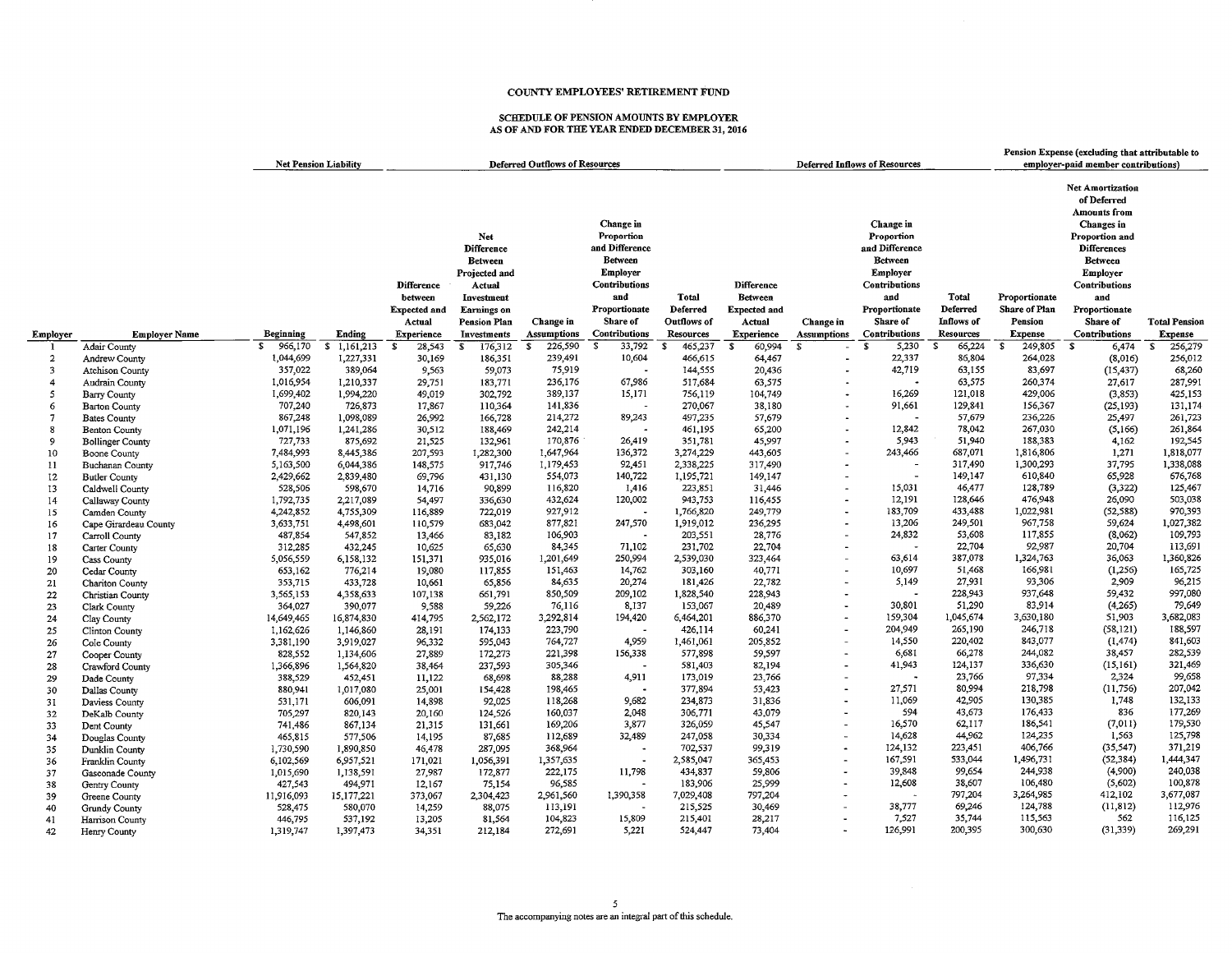## SCHEDULE OF PENSION AMOUNTS BY EMPLOYER (Continued) AS OF AND FOR THE YEAR ENDED DECEMBER 31, 2016

|          |                                    |                      | <b>Net Pension Liability</b> | <b>Deferred Outflows of Resources</b>                                              |                                                                                                                                       |                                 |                                                                                                                                                             |                                                             | <b>Deferred Inflows of Resources</b>                                               |                                       |                                                                                                                                               |                                                                   | Pension Expense (excluding that attributable to<br>employer-paid member contributions) |                                                                                                                                                                                                                  |                                        |
|----------|------------------------------------|----------------------|------------------------------|------------------------------------------------------------------------------------|---------------------------------------------------------------------------------------------------------------------------------------|---------------------------------|-------------------------------------------------------------------------------------------------------------------------------------------------------------|-------------------------------------------------------------|------------------------------------------------------------------------------------|---------------------------------------|-----------------------------------------------------------------------------------------------------------------------------------------------|-------------------------------------------------------------------|----------------------------------------------------------------------------------------|------------------------------------------------------------------------------------------------------------------------------------------------------------------------------------------------------------------|----------------------------------------|
| Employer | <b>Employer Name</b>               | <b>Beginning</b>     | Ending                       | <b>Difference</b><br>between<br><b>Expected and</b><br>Actual<br><b>Experience</b> | <b>Net Difference</b><br><b>Between</b><br>Projected and<br>Actual<br>Investment<br>Earnings on<br><b>Pension Plan</b><br>Investments | Change in<br><b>Assumptions</b> | Change in<br>Proportion<br>and Difference<br><b>Between</b><br><b>Employer</b><br>Contributions<br>and<br>Proportionate<br>Share of<br><b>Contributions</b> | Total<br><b>Deferred</b><br>Outflows of<br><b>Resources</b> | <b>Difference</b><br>Between<br><b>Expected and</b><br>Actual<br><b>Experience</b> | Change in<br>Assumptions              | Change in<br>Proportion<br>and Difference<br>Between<br>Employer<br>Contributions<br>and<br>Proportionate<br>Share of<br><b>Contributions</b> | <b>Total</b><br>Deferred<br><b>Inflows</b> of<br><b>Resources</b> | Proportionate<br>Share of Plan<br>Pension<br><b>Expense</b>                            | <b>Net Amortization</b><br>of Deferred<br>Amounts from<br><b>Changes</b> in<br>Proportion and<br>Differences<br><b>Between</b><br>Employer<br>Contributions<br>and<br>Proportionate<br>Share of<br>Contributions | <b>Total Pension</b><br><b>Expense</b> |
| 43       | <b>Hickory County</b>              | 553,642<br>S         | 612,820<br>- \$              | 15,064<br>£.                                                                       | s.<br>93,048                                                                                                                          | \$<br>119,581                   | S.<br>$\overline{\phantom{a}}$                                                                                                                              | 227,693<br>£.                                               | 32,189<br>S                                                                        | $\mathbf{s}$<br>$\tilde{\phantom{a}}$ | s<br>30,308                                                                                                                                   | \$<br>62,497                                                      | 131,833<br>- \$                                                                        | s<br>(8, 395)                                                                                                                                                                                                    | 123,438<br>- 35                        |
| 44       | <b>Holt County</b>                 | 386,485              | 410,332                      | 10,086                                                                             | 62,303                                                                                                                                | 80,069                          |                                                                                                                                                             | 152,458                                                     | 21,553                                                                             |                                       | 39,498                                                                                                                                        | 61,051                                                            | 88,273                                                                                 | (11, 259)                                                                                                                                                                                                        | 77,014                                 |
| 45       | Howard County                      | 526,582              | 615,485                      | 15,129                                                                             | 93,452                                                                                                                                | 120,101                         | 2,450                                                                                                                                                       | 231,132                                                     | 32,329                                                                             |                                       | 8,218                                                                                                                                         | 40,547                                                            | 132,405                                                                                | (3,336)                                                                                                                                                                                                          | 129,069                                |
| 46       | <b>Howell County</b>               | 2,000,258            | 2,280,153                    | 56,048                                                                             | 346,205                                                                                                                               | 444,931                         | 10,334                                                                                                                                                      | 857,518                                                     | 119,768                                                                            |                                       | 43,735                                                                                                                                        | 163,503                                                           | 490,516                                                                                | (6, 649)                                                                                                                                                                                                         | 483,867                                |
| 47       | Iron County                        | 391,705              | 500,880                      | 12,312                                                                             | 76,051                                                                                                                                | 97,738                          | 41,322                                                                                                                                                      | 227,423                                                     | 26,310                                                                             |                                       | 9,216                                                                                                                                         | 35,526                                                            | 107,752                                                                                | 6,547                                                                                                                                                                                                            | 114,299                                |
| 48       | Jasper County                      | 6,536,457            | 7,775,808                    | 191,135                                                                            | 1,180,634                                                                                                                             | 1,517,308                       | 164,339                                                                                                                                                     | 3,053,416                                                   | 408,435                                                                            |                                       |                                                                                                                                               | 408,435                                                           | 1,672,763                                                                              | 45,870                                                                                                                                                                                                           | 1,718,633                              |
| 49       | Jefferson County                   | 12,439,476           | 14,307,333                   | 351,684                                                                            | 2,172,345                                                                                                                             | 2,791,818                       |                                                                                                                                                             | 5,315,847                                                   | 751,512                                                                            |                                       | 195,928                                                                                                                                       | 947,440                                                           | 3,077,852                                                                              | (61, 161)                                                                                                                                                                                                        | 3,016,691                              |
| 50       | Johnson County                     | 2,389,863            | 2,856,934                    | 70,225                                                                             | 433,781                                                                                                                               | 557,479                         | 69,475                                                                                                                                                      | 1,130,960                                                   | 150,064                                                                            |                                       | 23,018                                                                                                                                        | 173,082                                                           | 614,595                                                                                | 7,356                                                                                                                                                                                                            | 621,951                                |
| 51       | Knox County                        | 260,811              | 397,657                      | 9,775                                                                              | 60,378                                                                                                                                | 77,596                          | 86,382                                                                                                                                                      | 234,131                                                     | 20,888                                                                             |                                       | 5,023                                                                                                                                         | 25,911                                                            | 85,546                                                                                 | 20,602                                                                                                                                                                                                           | 106,148                                |
| 52       | Laclede County                     | 1,767,356            | 1,835,766                    | 45,124                                                                             | 278,732                                                                                                                               | 358,216                         | 58,660                                                                                                                                                      | 740,732                                                     | 96,426                                                                             |                                       | 202,802                                                                                                                                       | 299,228                                                           | 394,917                                                                                | (25, 614)                                                                                                                                                                                                        | 369,303                                |
| 53<br>54 | Lafayette County                   | 1,774,286            | 2,161,027<br>2,051,776       | 53,120<br>50,434                                                                   | 328,118<br>311,531                                                                                                                    | 421,685<br>400,368              | 88,264                                                                                                                                                      | 891,187<br>762,333                                          | 113,511<br>107,773                                                                 |                                       | 1,961<br>66,621                                                                                                                               | 115,472<br>174,394                                                | 464,889<br>441,387                                                                     | 22,591<br>(18, 606)                                                                                                                                                                                              | 487,480<br>422,781                     |
| 55       | Lawrence County<br>Lewis County    | 1,821,873<br>516,367 | 577,447                      | 14,194                                                                             | 87,676                                                                                                                                | 112,678                         | 2,320                                                                                                                                                       | 216,868                                                     | 30,331                                                                             |                                       | 21,545                                                                                                                                        | 51,876                                                            | 124,223                                                                                | (4,621)                                                                                                                                                                                                          | 119,602                                |
| 56       | <b>Lincoln County</b>              | 3,494,152            | 4,111,302                    | 101.059                                                                            | 624,237                                                                                                                               | 802,246                         | 41,254                                                                                                                                                      | 1,568,796                                                   | 215,952                                                                            |                                       | 34,988                                                                                                                                        | 250,940                                                           | 884,440                                                                                | (5,984)                                                                                                                                                                                                          | 878,456                                |
| 57       | Linn County                        | 582,003              | 692,820                      | 17,030                                                                             | 105,195                                                                                                                               | 135,192                         | 14,236                                                                                                                                                      | 271,653                                                     | 36,392                                                                             |                                       | 17,903                                                                                                                                        | 54,295                                                            | 149,043                                                                                | (4, 895)                                                                                                                                                                                                         | 144,148                                |
| 58       | Livingston County                  | 539,816              | 607,486                      | 14,932                                                                             | 92,238                                                                                                                                | 118,540                         |                                                                                                                                                             | 225,710                                                     | 31,909                                                                             |                                       | 26,687                                                                                                                                        | 58,596                                                            | 130,685                                                                                | (8,796)                                                                                                                                                                                                          | 121,889                                |
| 59       | McDonald County                    | 1,317,426            | 1,552,146                    | 38,153                                                                             | 235,670                                                                                                                               | 302,874                         | 24,721                                                                                                                                                      | 601,418                                                     | 81,529                                                                             |                                       |                                                                                                                                               | 81,529                                                            | 333,905                                                                                | 8,191                                                                                                                                                                                                            | 342,096                                |
| 60       | Macon County                       | 765,209              | 873,477                      | 21,471                                                                             | 132,624                                                                                                                               | 170,443                         | 8,666                                                                                                                                                       | 333,204                                                     | 45,881                                                                             |                                       | 15,636                                                                                                                                        | 61,517                                                            | 187,906                                                                                | 37                                                                                                                                                                                                               | 187,943                                |
| 61       | Madison County                     | 504,797              | 521,667                      | 12,823                                                                             | 79,207                                                                                                                                | 101,793                         |                                                                                                                                                             | 193,823                                                     | 27,401                                                                             |                                       | 79,086                                                                                                                                        | 106,487                                                           | 112,223                                                                                | (25, 190)                                                                                                                                                                                                        | 87,033                                 |
| 62       | Maries County                      | 448,668              | 570,977                      | 14,035                                                                             | 86,694                                                                                                                                | 111,417                         | 44,816                                                                                                                                                      | 256,962                                                     | 29,992                                                                             |                                       | 1,196                                                                                                                                         | 31,188                                                            | 122,832                                                                                | 11,373                                                                                                                                                                                                           | 134,205                                |
| 63       | Marion County                      | 1,230,127            | 1,494,271                    | 36,730                                                                             | 226,882                                                                                                                               | 291,580                         | 68,202                                                                                                                                                      | 623,394                                                     | 78,489                                                                             |                                       |                                                                                                                                               | 78,489                                                            | 321,454                                                                                | 20,525                                                                                                                                                                                                           | 341,979                                |
| 64       | Mercer County                      | 246,064              | 343,539                      | 8,444                                                                              | 52,161                                                                                                                                | 67,036                          | 52,470                                                                                                                                                      | 180,111                                                     | 18,045                                                                             |                                       | 7,648                                                                                                                                         | 25,693                                                            | 73,904                                                                                 | 10,282                                                                                                                                                                                                           | 84,186                                 |
| 65       | Miller County                      | 1,515,795            | 1,625,098                    | 39,946                                                                             | 246,746                                                                                                                               | 317,109                         | 40,478                                                                                                                                                      | 644,279                                                     | 85,361                                                                             |                                       | 127.471                                                                                                                                       | 212,832                                                           | 349,598                                                                                | (14, 348)                                                                                                                                                                                                        | 335,250                                |
| 66       | Mississippi County                 | 798,947              | 925,868                      | 22,758                                                                             | 140,578                                                                                                                               | 180,666                         | 12,603                                                                                                                                                      | 356,605                                                     | 48,632                                                                             |                                       | 3,591                                                                                                                                         | 52,223                                                            | 199,176                                                                                | 5,161                                                                                                                                                                                                            | 204,337                                |
| 67       | Moniteau County                    | 711,603              | 859,437                      | 21,126                                                                             | 130,492                                                                                                                               | 167,704                         | 38,635                                                                                                                                                      | 357,957                                                     | 45,143                                                                             |                                       |                                                                                                                                               | 45,143                                                            | 184,886                                                                                | 12,473                                                                                                                                                                                                           | 197,359                                |
| 68       | Monroe County                      | 530,048              | 616,682                      | 15,158                                                                             | 93,633                                                                                                                                | 120,334                         | 741                                                                                                                                                         | 229,866                                                     | 32,392                                                                             |                                       | 152                                                                                                                                           | 32,544                                                            | 132,663                                                                                | 319                                                                                                                                                                                                              | 132,982                                |
| 69       | Montgomery County                  | 771,434              | 896,133                      | 22,028                                                                             | 136,064                                                                                                                               | 174,864                         | 513                                                                                                                                                         | 333,469                                                     | 47,071<br>84,310                                                                   |                                       | 1,494                                                                                                                                         | 48,565                                                            | 192,780<br>345,294                                                                     | (149)                                                                                                                                                                                                            | 192,631<br>340,572                     |
| 70       | Morgan County                      | 1,432,167            | 1,605,096<br>1,186,301       | 39,454<br>29,160                                                                   | 243,708<br>180,121                                                                                                                    | 313,205<br>231,485              | 21,326<br>221,839                                                                                                                                           | 617,693<br>662,605                                          | 62,312                                                                             |                                       | 56,525<br>28,143                                                                                                                              | 140,835<br>90,455                                                 | 255,201                                                                                | (4, 722)<br>45,509                                                                                                                                                                                               | 300,710                                |
| 71<br>72 | New Madrid County<br>Newton County | 811,631<br>2,373,441 | 2,712,135                    | 66,666                                                                             | 411,795                                                                                                                               | 529,224                         | 14,351                                                                                                                                                      | 1,022,036                                                   | 142,458                                                                            |                                       | 45,857                                                                                                                                        | 188,315                                                           | 583,445                                                                                | (5,264)                                                                                                                                                                                                          | 578,181                                |
| 73       | Nodaway County                     | 760,179              | 1,062,354                    | 26,114                                                                             | 161,303                                                                                                                               | 207,300                         | 163,055                                                                                                                                                     | 557,772                                                     | 55,802                                                                             |                                       | 24,295                                                                                                                                        | 80,097                                                            | 228,539                                                                                | 31,697                                                                                                                                                                                                           | 260,236                                |
| 74       | Oregon County                      | 459,247              | 513,038                      | 12,611                                                                             | 77,897                                                                                                                                | 100,110                         |                                                                                                                                                             | 190,618                                                     | 26,948                                                                             |                                       | 24,788                                                                                                                                        | 51,736                                                            | 110,367                                                                                | (7, 736)                                                                                                                                                                                                         | 102,631                                |
| 75       | Osage County                       | 530,813              | 545,574                      | 13,411                                                                             | 82,837                                                                                                                                | 106,459                         | 12,712                                                                                                                                                      | 215,419                                                     | 28,657                                                                             |                                       | 66,218                                                                                                                                        | 94,875                                                            | 117,366                                                                                | (11, 491)                                                                                                                                                                                                        | 105,875                                |
| 76       | <b>Ozark County</b>                | 466,398              | 619,041                      | 15,217                                                                             | 93,992                                                                                                                                | 120,795                         | 69,986                                                                                                                                                      | 299,990                                                     | 32,516                                                                             |                                       | 5,096                                                                                                                                         | 37,612                                                            | 133,171                                                                                | 16,194                                                                                                                                                                                                           | 149,365                                |
| 77       | Pemiscot County                    | 972,806              | 1,126,794                    | 27,697                                                                             | 171,086                                                                                                                               | 219,873                         |                                                                                                                                                             | 418,656                                                     | 59,186                                                                             |                                       | 20,984                                                                                                                                        | 80,170                                                            | 242,400                                                                                | (9, 121)                                                                                                                                                                                                         | 233,279                                |
| 78       | Perry County                       | 802,288              | 879,635                      | 21,622                                                                             | 133,558                                                                                                                               | 171,644                         | 17,818                                                                                                                                                      | 344,642                                                     | 46,204                                                                             |                                       | 49,584                                                                                                                                        | 95,788                                                            | 189,230                                                                                | (4, 575)                                                                                                                                                                                                         | 184,655                                |
| 79       | Pettis County                      | 1,817,862            | 2,140,137                    | 52,606                                                                             | 324,946                                                                                                                               | 417,608                         | 22,558                                                                                                                                                      | 817,718                                                     | 112,413                                                                            |                                       | 43,868                                                                                                                                        | 156,281                                                           | 460,394                                                                                | (15, 282)                                                                                                                                                                                                        | 445,112                                |
| 80       | Phelps County                      | 1,865,787            | 2,185,676                    | 53,726                                                                             | 331,861                                                                                                                               | 426,496                         | 13,173                                                                                                                                                      | 825,256                                                     | 114,806                                                                            |                                       | 110,801                                                                                                                                       | 225,607                                                           | 470,192                                                                                | (50, 283)                                                                                                                                                                                                        | 419,909                                |
| 81       | Pike County                        | 842,753              | 932,943                      | 22,932                                                                             | 141,652                                                                                                                               | 182,047                         | 16,030                                                                                                                                                      | 362,661                                                     | 49,004                                                                             |                                       | 43,879                                                                                                                                        | 92,883                                                            | 200,698                                                                                | (3,921)                                                                                                                                                                                                          | 196,777                                |
| 82       | <b>Platte County</b>               | 6,302,613            | 7,690,538                    | 189,039                                                                            | 1,167,687                                                                                                                             | 1,500,669                       | 381,591                                                                                                                                                     | 3,238,986                                                   | 403,956                                                                            |                                       |                                                                                                                                               | 403,956                                                           | 1,654,419                                                                              | 113,837                                                                                                                                                                                                          | 1,768,256                              |
| 83       | Polk County                        | 1,321,468            | 1,533,930                    | 37,705                                                                             | 232,903                                                                                                                               | 299,319                         |                                                                                                                                                             | 569,927                                                     | 80,572                                                                             |                                       | 47,098                                                                                                                                        | 127,670                                                           | 329,985                                                                                | (22, 077)                                                                                                                                                                                                        | 307,908                                |
| 84       | Pulaski County                     | 1,284,520            | 1,542,073                    | 37,905                                                                             | 234,139                                                                                                                               | 300,907                         | 43,313                                                                                                                                                      | 616,264                                                     | 80,999                                                                             |                                       | 816                                                                                                                                           | 81,815                                                            | 331,737                                                                                | 11,156                                                                                                                                                                                                           | 342,893                                |
| 85       | Putnam County                      | 358,097              | 390,627                      | 9,602                                                                              | 59,311                                                                                                                                | 76,224                          | 3,931                                                                                                                                                       | 149,068                                                     | 20,518                                                                             |                                       | 23,960                                                                                                                                        | 44,478                                                            | 84,033                                                                                 | (4, 482)                                                                                                                                                                                                         | 79,551                                 |
| 86       | Ralls County                       | 537,736              | 621,240                      | 15,271                                                                             | 94,326                                                                                                                                | 121,224                         | 16,651                                                                                                                                                      | 247,472                                                     | 32,631                                                                             |                                       | 4,179                                                                                                                                         | 36,810                                                            | 133,644                                                                                | 6,970                                                                                                                                                                                                            | 140,614                                |
| 87<br>88 | Randolph County                    | 1,354,658            | 1,596,906<br>1,908,428       | 39,253<br>46.911                                                                   | 242,466<br>289.766                                                                                                                    | 311,608<br>372,396              | 34,958<br>15.523                                                                                                                                            | 628,285<br>724,596                                          | 83,880<br>100,243                                                                  |                                       | 58,629                                                                                                                                        | 83,880<br>158.872                                                 | 343,534<br>410,550                                                                     | 12,874<br>(8, 102)                                                                                                                                                                                               | 356,408<br>402,448                     |
|          | Ray County                         | 1,694,792            |                              |                                                                                    |                                                                                                                                       |                                 |                                                                                                                                                             |                                                             |                                                                                    |                                       |                                                                                                                                               |                                                                   |                                                                                        |                                                                                                                                                                                                                  |                                        |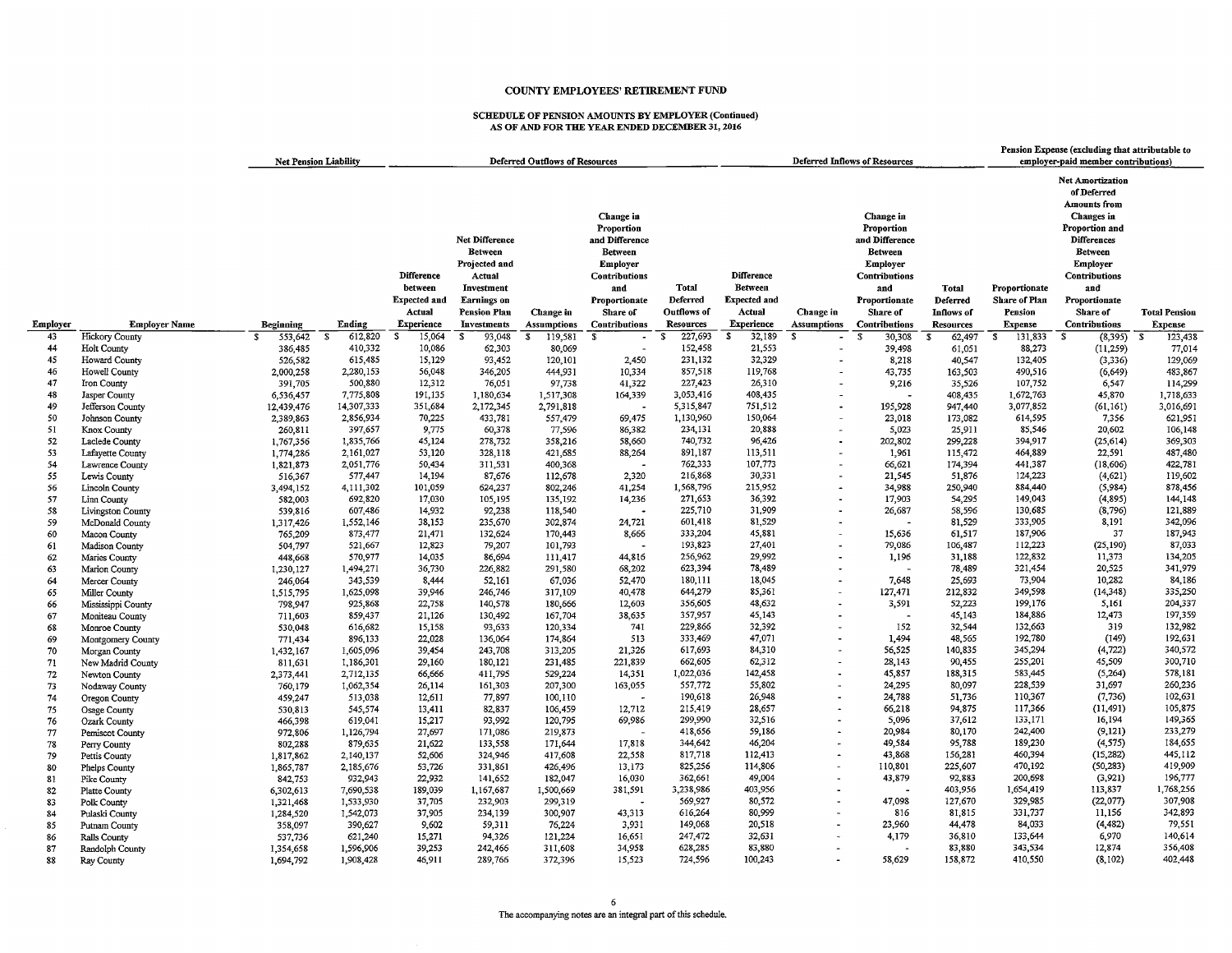# SCHEDULE OF PENSION AMOUNTS BY EMPLOYER (Continued) AS OF AND FOR THE YEAR ENDED DECEMBER 31, 2016

|          |                                    | <b>Net Pension Liability</b><br><b>Deferred Outflows of Resources</b> |                      |                                                               |                                                                                                                        |                    |                                                                                                                              | <b>Deferred Inflows of Resources</b>    |                                                               |                          |                                                                                                                              | Pension Expense (excluding that attributable to<br>employer-paid member contributions) |                                                  |                                                                                                                                                                                                 |                      |
|----------|------------------------------------|-----------------------------------------------------------------------|----------------------|---------------------------------------------------------------|------------------------------------------------------------------------------------------------------------------------|--------------------|------------------------------------------------------------------------------------------------------------------------------|-----------------------------------------|---------------------------------------------------------------|--------------------------|------------------------------------------------------------------------------------------------------------------------------|----------------------------------------------------------------------------------------|--------------------------------------------------|-------------------------------------------------------------------------------------------------------------------------------------------------------------------------------------------------|----------------------|
|          |                                    |                                                                       |                      | <b>Difference</b><br>between<br><b>Expected and</b><br>Actual | Net Difference<br><b>Between</b><br>Projected and<br>Actual<br>Investment<br><b>Earnings</b> on<br><b>Pension Plan</b> | Change in          | Change in<br>Proportion<br>and Difference<br><b>Between</b><br>Employer<br>Contributions<br>and<br>Proportionate<br>Share of | Total<br>Deferred<br><b>Outflows</b> of | <b>Difference</b><br>Between<br><b>Expected and</b><br>Actual | Change in                | Change in<br>Proportion<br>and Difference<br><b>Between</b><br>Employer<br>Contributions<br>and<br>Proportionate<br>Share of | Total<br>Deferred<br>Inflows of                                                        | Proportionate<br><b>Share of Plan</b><br>Pension | <b>Net Amortization</b><br>of Deferred<br>Amounts from<br>Changes in<br>Proportion and<br><b>Differences</b><br><b>Between</b><br>Employer<br>Contributions<br>and<br>Proportionate<br>Share of | <b>Total Pension</b> |
| Employer | <b>Employer Name</b>               | Beginning                                                             | Ending               | <b>Experience</b>                                             | Investments                                                                                                            | <b>Assumptions</b> | Contributions                                                                                                                | Resources                               | <b>Experience</b>                                             | <b>Assumptions</b>       | Contributions                                                                                                                | <b>Resources</b>                                                                       | <b>Expense</b>                                   | Contributions                                                                                                                                                                                   | <b>Expense</b>       |
| 89       | Reynolds County                    | 338,479                                                               | 398,678              | 9,800                                                         | 60,533                                                                                                                 | 77,795             | 4,378                                                                                                                        | 152,506                                 | 20,941                                                        |                          | 5,070                                                                                                                        | 26,011                                                                                 | 85,765                                           | (1, 293)                                                                                                                                                                                        | 84,472               |
| 90       | <b>Ripley County</b>               | 536,178                                                               | 659,512              | 16,211                                                        | 100,136                                                                                                                | 128,692            | 32,603                                                                                                                       | 277,642                                 | 34,642                                                        | $\overline{a}$           | 18,251                                                                                                                       | 52,893                                                                                 | 141,877                                          | (165)                                                                                                                                                                                           | 141,712              |
| 91       | St. Clair County                   | 441,669                                                               | 533,185              | 13,106                                                        | 80,956                                                                                                                 | 104,042            | 17,610                                                                                                                       | 215,714                                 | 28,006                                                        | $\hat{\phantom{a}}$      | 2,810                                                                                                                        | 30,816                                                                                 | 114,701                                          | 3,333                                                                                                                                                                                           | 118,034              |
| 92       | St. Francois County                | 3,021,565                                                             | 3,320,845            | 81,629                                                        | 504,218                                                                                                                | 648,002            |                                                                                                                              | 1,233,849                               | 174,432                                                       |                          | 273,003                                                                                                                      | 447,435                                                                                | 714,393                                          | (93, 297)                                                                                                                                                                                       | 621,096              |
| 93<br>94 | Ste. Genevieve County              | 1,030,127                                                             | 1,163,488            | 28,599                                                        | 176,657                                                                                                                | 227,033            |                                                                                                                              | 432,289                                 | 61,114                                                        |                          | 39,984                                                                                                                       | 101,098                                                                                | 250,294                                          | (12, 320)                                                                                                                                                                                       | 237,974              |
| 95       | Saline County                      | 1,023,428                                                             | 1,233,931<br>264,230 | 30,331                                                        | 187,353                                                                                                                | 240,779            | 45,929                                                                                                                       | 504,392                                 | 64,814                                                        |                          |                                                                                                                              | 64,814                                                                                 | 265,448                                          | 13,685                                                                                                                                                                                          | 279,133              |
| 96       | Schuyler County<br>Scotland County | 195,736                                                               | 268,106              | 6.495                                                         | 40,119                                                                                                                 | 51,559             | 33,434                                                                                                                       | 131,607                                 | 13,879                                                        | $\overline{\phantom{a}}$ | 3,824                                                                                                                        | 17,703                                                                                 | 56,841                                           | 7,062                                                                                                                                                                                           | 63,903               |
| 97       | <b>Scott County</b>                | 197,716<br>1,885,458                                                  | 2,265,850            | 6,590<br>55,696                                               | 40,708<br>344,033                                                                                                      | 52,316             | 34,882                                                                                                                       | 134,496<br>907,598                      | 14,083                                                        | $\overline{\phantom{a}}$ | 8,933                                                                                                                        | 23,016                                                                                 | 57,676                                           | 4,968                                                                                                                                                                                           | 62,644               |
| 98       | Shannon County                     | 405,588                                                               | 459,513              | 11,295                                                        | 69,770                                                                                                                 | 442,139<br>89,666  | 65,730<br>3,481                                                                                                              | 174,212                                 | 119,017<br>24,137                                             | $\blacksquare$           | 37,482                                                                                                                       | 156,499                                                                                | 487,438<br>98,853                                | (666)                                                                                                                                                                                           | 486,772              |
| 99       | Shelby County                      | 334,557                                                               | 385,392              | 9,473                                                         | 58,516                                                                                                                 |                    |                                                                                                                              | 143,191                                 |                                                               | $\blacksquare$           | 11,460                                                                                                                       | 35,597                                                                                 |                                                  | (1, 366)                                                                                                                                                                                        | 97,487               |
|          |                                    |                                                                       | 2,105,828            |                                                               |                                                                                                                        | 75,202             |                                                                                                                              |                                         | 20,243                                                        | $\ddot{\phantom{1}}$     | 3,728                                                                                                                        | 23,971                                                                                 | 82,907                                           | (1,017)                                                                                                                                                                                         | 81,890               |
| 100      | Stoddard County                    | 1,848,704                                                             |                      | 51,763                                                        | 319,738                                                                                                                | 410,915            |                                                                                                                              | 782,416                                 | 110,612                                                       | $\blacksquare$           | 64,792                                                                                                                       | 175,404                                                                                | 453,015                                          | (22, 301)                                                                                                                                                                                       | 430,714              |
| 101      | <b>Stone County</b>                | 2,775,001                                                             | 2,791,644            | 68,621                                                        | 423,868                                                                                                                | 544,740            | 8,891                                                                                                                        | 1,046,120                               | 146,635                                                       | $\blacksquare$           | 401,710                                                                                                                      | 548,345                                                                                | 600,551                                          | (102, 835)                                                                                                                                                                                      | 497,716              |
| 102      | Sullivan Conty                     | 457,695                                                               | 433,377              | 10,653                                                        | 65,802                                                                                                                 | 84,566             | 18,099                                                                                                                       | 179,120                                 | 22,764                                                        | $\blacksquare$           | 91,089                                                                                                                       | 113,853                                                                                | 93,230                                           | (15, 509)                                                                                                                                                                                       | 77,721               |
| 103      | <b>Taney County</b>                | 6,482,681                                                             | 6,601,013            | 162,258                                                       | 1,002,261                                                                                                              | 1,288,069          |                                                                                                                              | 2,452,588                               | 346,727                                                       | $\blacksquare$           | 1,006,735                                                                                                                    | 1,353,462                                                                              | 1,420,038                                        | (299, 428)                                                                                                                                                                                      | 1,120,610            |
| 104      | Texas County                       | 796,094                                                               | 983,285              | 24,170                                                        | 149,297                                                                                                                | 191,871            | 52,146                                                                                                                       | 417,484                                 | 51,649                                                        | $\blacksquare$           | 11,634                                                                                                                       | 63,283                                                                                 | 211,529                                          | 8,261                                                                                                                                                                                           | 219,790              |
| 105      | Vernon County                      | 1,015,715                                                             | 1,228,060            | 30,187                                                        | 186,462                                                                                                                | 239,634            | 42,226                                                                                                                       | 498,509                                 | 64,506                                                        | $\overline{\phantom{a}}$ | 16,091                                                                                                                       | 80,597                                                                                 | 264,186                                          | 3,451                                                                                                                                                                                           | 267,637              |
| 106      | Warren County                      | 2,131,846                                                             | 2,453,006            | 60,297                                                        | 372,451                                                                                                                | 478,660            | 24,783                                                                                                                       | 936,191                                 | 128,848                                                       | $\tilde{\phantom{a}}$    | 25,639                                                                                                                       | 154,487                                                                                | 527,701                                          | 5,194                                                                                                                                                                                           | 532,895              |
| 107      | Washington County                  | 1,329,807                                                             | 1,321,706            | 32,488                                                        | 200,680                                                                                                                | 257,907            |                                                                                                                              | 491,075                                 | 69,424                                                        | $\bullet$                | 256,390                                                                                                                      | 325,814                                                                                | 284,331                                          | (79, 139)                                                                                                                                                                                       | 205,192              |
| 108      | Wayne County                       | 727,477                                                               | 820,637              | 20,172                                                        | 124,600                                                                                                                | 160,132            | 6,822                                                                                                                        | 311,726                                 | 43,105                                                        | $\overline{a}$           | 23,832                                                                                                                       | 66,937                                                                                 | 176,538                                          | (3,045)                                                                                                                                                                                         | 173,493              |
| 109      | Webster County                     | 1,569,148                                                             | 1,918,146            | 47,149                                                        | 291,241                                                                                                                | 374,292            | 84,458                                                                                                                       | 797,140                                 | 100,753                                                       |                          | 13,784                                                                                                                       | 114,537                                                                                | 412,640                                          | 15,836                                                                                                                                                                                          | 428,476              |
| 110      | Worth County                       | 100,858                                                               | 119,892              | 2,947                                                         | 18,204                                                                                                                 | 23,395             | 2,310                                                                                                                        | 46,856                                  | 6,297                                                         |                          | 198                                                                                                                          | 6,495                                                                                  | 25,792                                           | 520                                                                                                                                                                                             | 26,312               |
| 111      | Wright County                      | 783,520                                                               | 848,259              | 20,851                                                        | 128,795                                                                                                                | 165,522            | 2,737                                                                                                                        | 317,905                                 | 44,556                                                        |                          | 58,330                                                                                                                       | 102,886                                                                                | 182,481                                          | (14, 230)                                                                                                                                                                                       | 168,251              |
|          | Totals                             | \$193,355,441                                                         | \$225,018,714        | \$5,531,118                                                   | \$34,165,570                                                                                                           | \$43,908,337       | 5,808,244<br>-SI                                                                                                             | \$89,413,269                            | \$11,819,410                                                  |                          | \$ 5,808,244                                                                                                                 | \$17,627,654                                                                           | \$48,406,949                                     | - S                                                                                                                                                                                             | 48,406,949<br>s.     |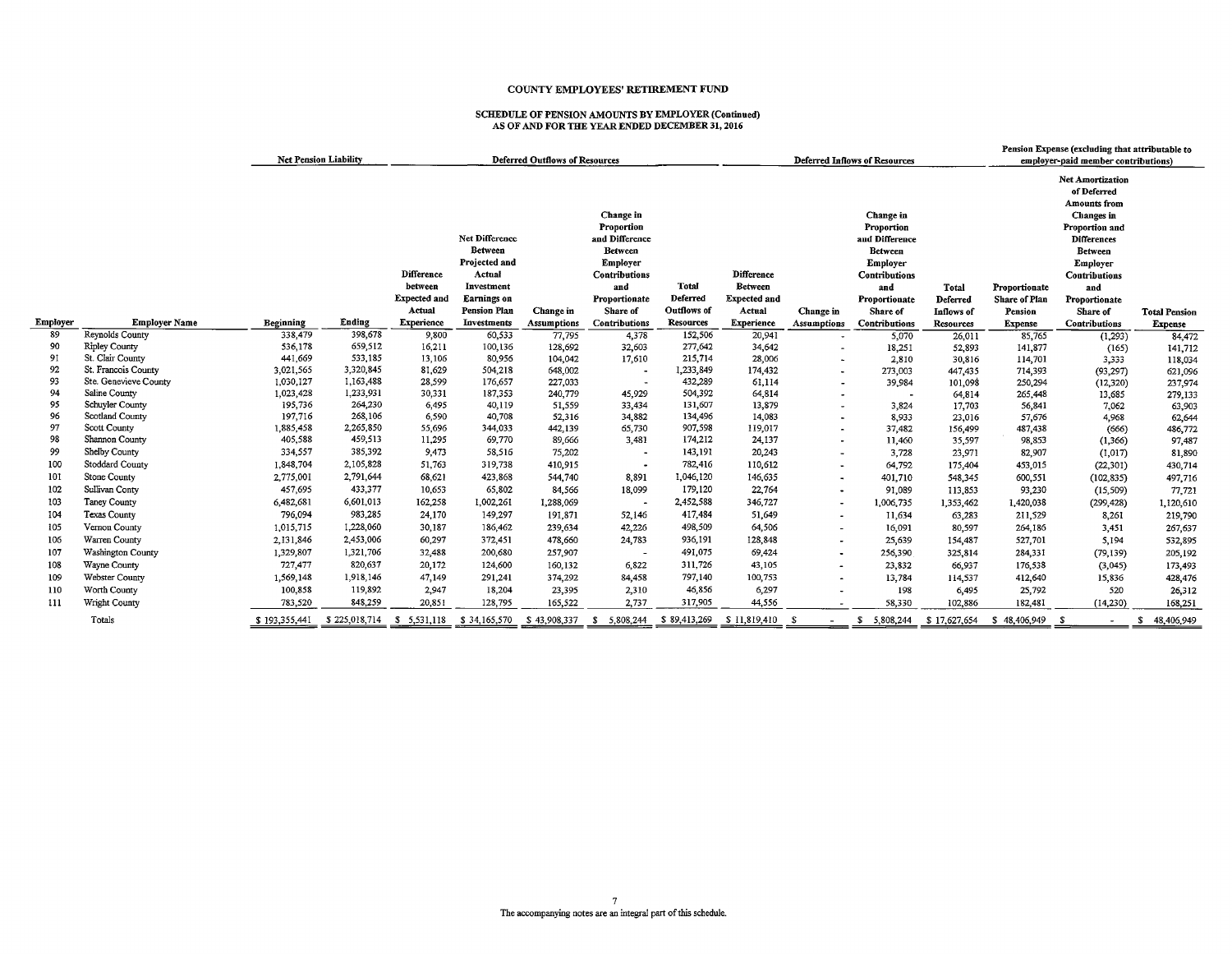## NOTES TO THE SCHEDULES OF EMPLOYER ALLOCATIONS AND PENSION AMOUNTS BY EMPLOYER

### 1. PLAN DESCRIPTION

The County Employees' Retirement Fund (CERF) was established by an act of the Missouri General Assembly effective August 28, 1994. Laws governing the retirement fund are found in Sections 50.1000- 50.1300 of the Missouri Revised Statutes (RSMo). The Board of Directors consists of eleven members, nine of whom are county employee or retiree participants. Two members, who have no beneficiary interest in CERF, are appointed by the Governor of Missouri. The Board of Directors has the authority to adopt rules and regulations for administering the system.

CERF is a mandatory cost-sharing multiple employer retirement system for each county in the state of Missouri, except any city not within a county (which excludes the City of St. Louis) and counties of the first classification with a charter form of government. CERF covers county elective or appointive officers or employees whose position requires the actual performance of duties not less than 1,000 hours per year; including employees of circuit courts located in a first class, non-charter county which is not participating in the Local Government Employees Retirement System (LAGERS); and does not cover circuit clerks, deputy circuit clerks, county prosecuting attorneys, and county sheriffs. Until January 1, 2000, employees hired before January 1, 2000, could opt out of the system.

CERF is a defined benefit plan providing retirement and death benefits to its members. All benefits vest after 8 years of creditable service. Employees who retire on or after age 62 are entitled to an allowance for life based on the form of payment selected. The normal form of payment is a single life annuity. Optional joint and survivor annuity and 10-year certain and life annuity payments are also offered to members in order to provide benefits to a named survivor annuitant after their death. Employees who have a minimum of 8 years of creditable service and who terminated employment after December 31, 1999 may retire with an early retirement benefit and receive a reduced allowance after attaining age 55. Annual cost-of-living adjustments, not to exceed 1%, are provided for eligible retirees and survivor annuitants, up to a lifetime maximum of 50% of the initial benefit which the member received upon retirement. Benefit provisions are fixed by state statute and may be amended only by action of the Missouri Legislature. Administrative expenses for the operation of CERF are paid out of the funds of the system.

Prior to January 1, 2003, participating county employees, except for those who participated in LAGERS, were required to make contributions equal to 2% of gross compensation. Effective January 1, 2003, participating county employees hired on or after February 25, 2002 are required to make contributions of 4% if they are in a LAGERS county and contributions of 6% if they are in a non-LAGERS county. If an employee leaves covered employment before attaining 8 years of creditable service, accumulated employee contributions are refunded to the employee. The contribution rate is set by state statute and may be amended only by action of the Missouri Legislature. Counties may elect to make all or a portion of the required 4% contribution on behalf of employees.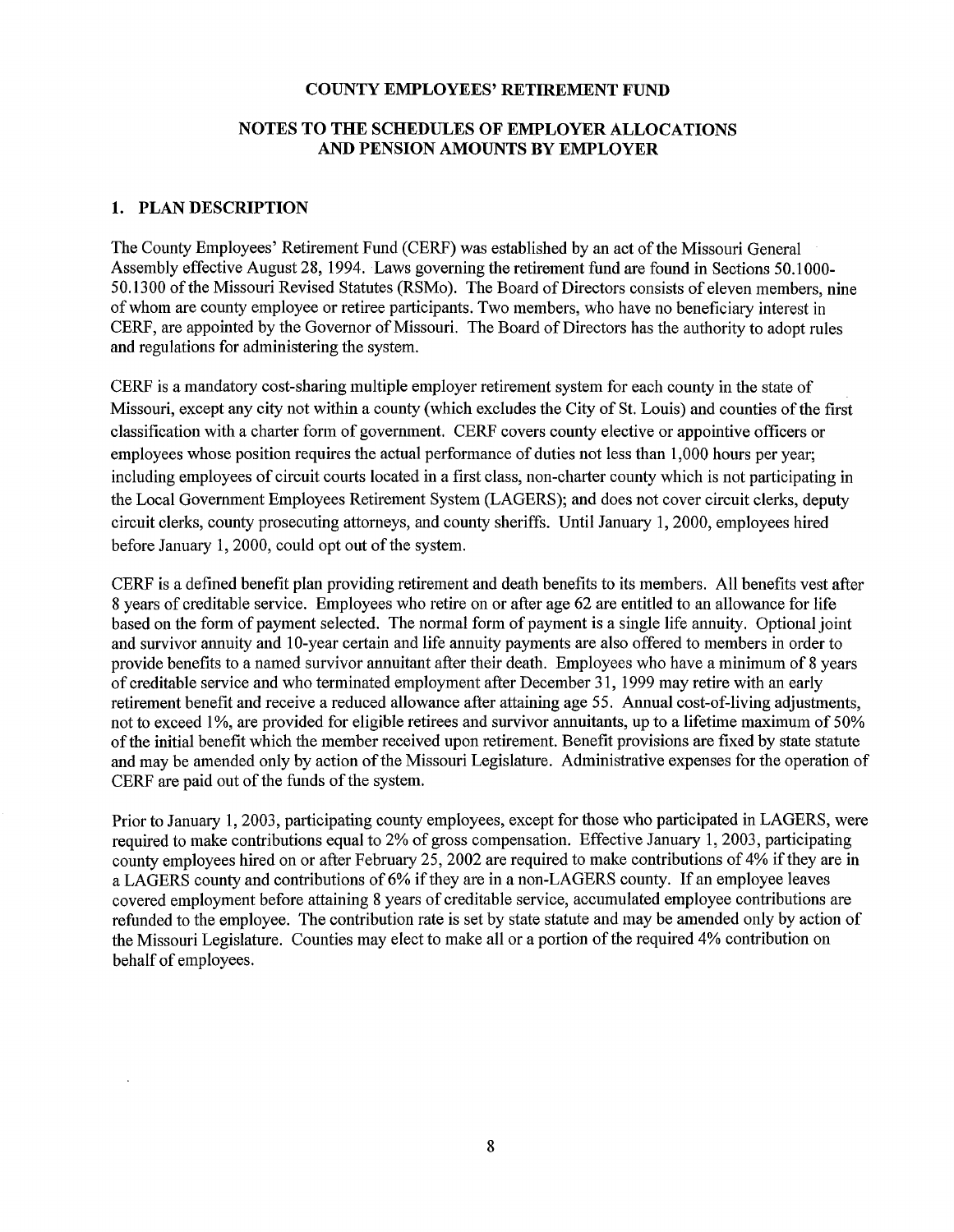In addition to the above contributions required of employees, the following fees and penalties prescribed under Missouri law are required to be collected and remitted to CERF by counties covered by the plan:

- Late fees on filing of personal property tax declarations,
- Twenty dollars on each merchants and manufacturers license issued,
- Six dollars on each document recorded or filed with county recorders of deeds, with an additional one dollar on each document recorded,
- Three sevenths of the fee on delinquent property taxes, and
- Interest earned on investment of the above collections prior to remittance to CERF.

Further information related to required contributions, pension benefits, other plan terms, and investments and related return and financial information related to CERF is available as described in Note 4.

## 2. SUMMARY OF SIGNIFICANT ACCOUNTING POLICIES

County employers participating in CERF are required to report pension information in their financial statements for fiscal periods beginning on or after June 15, 2014, in accordance with Governmental Accounting Standards Board Statement No. 68, *Accounting and Financial Reporting for Pensions.* The schedules of employer allocations and schedules of pension amounts by employer provide employers with the required information for financial reporting under that standard.

The underlying financial information used to prepare the pension allocation schedules is based on CERF's financial statements, accounting and payroll reporting systems. CERF's financial statements were prepared using the accrual basis of accounting and in accordance with U.S. generally accepted accounting principles.

Employer contributions due for the year ended December 31, 2016 were used as the basis for determining each employer's proportionate share of the collective pension amounts reported on the schedules.

Employer contributions do not include member (employee) contributions paid by counties. Accordingly, the total pension expense reported in the schedule of pension amounts by employer excludes that attributable to employer-paid member contributions. Appropriate treatment of such amounts in employers' financial statements is the responsibility of the employers.

Employees of CERF do not participate in the plan.

The net pension liability is based on the Plan's fiduciary net position as reported in its financial statements and the total pension liability is estimated by CERF's actuary as of each fiscal year-end. It is allocated as previously described.

Deferred inflows and outflows, except for the change in proportion, are allocated based on each employer's proportionate share of contributions for the fiscal year. The difference between expected and actual investment earnings on pension plan investments is amortized as a component of pension expense over 5 years on a straight-line basis, while the differences between expected and actual experience and changes in assumptions are amortized as a component of pension expense over the expected average remaining service lifetime (EARSL) of all participants (4.749 years for the year ended December 31, 2016). Deferred inflows and outflows related to the change in proportion used for allocation purposes from one fiscal year to the next are estimated by reallocating beginning balances using the ending allocation percentage and amortizing the difference over the EARSL as a component of pension expense. The remaining unamortized deferred inflows and outflows are reported in the schedule of pension amounts by employer.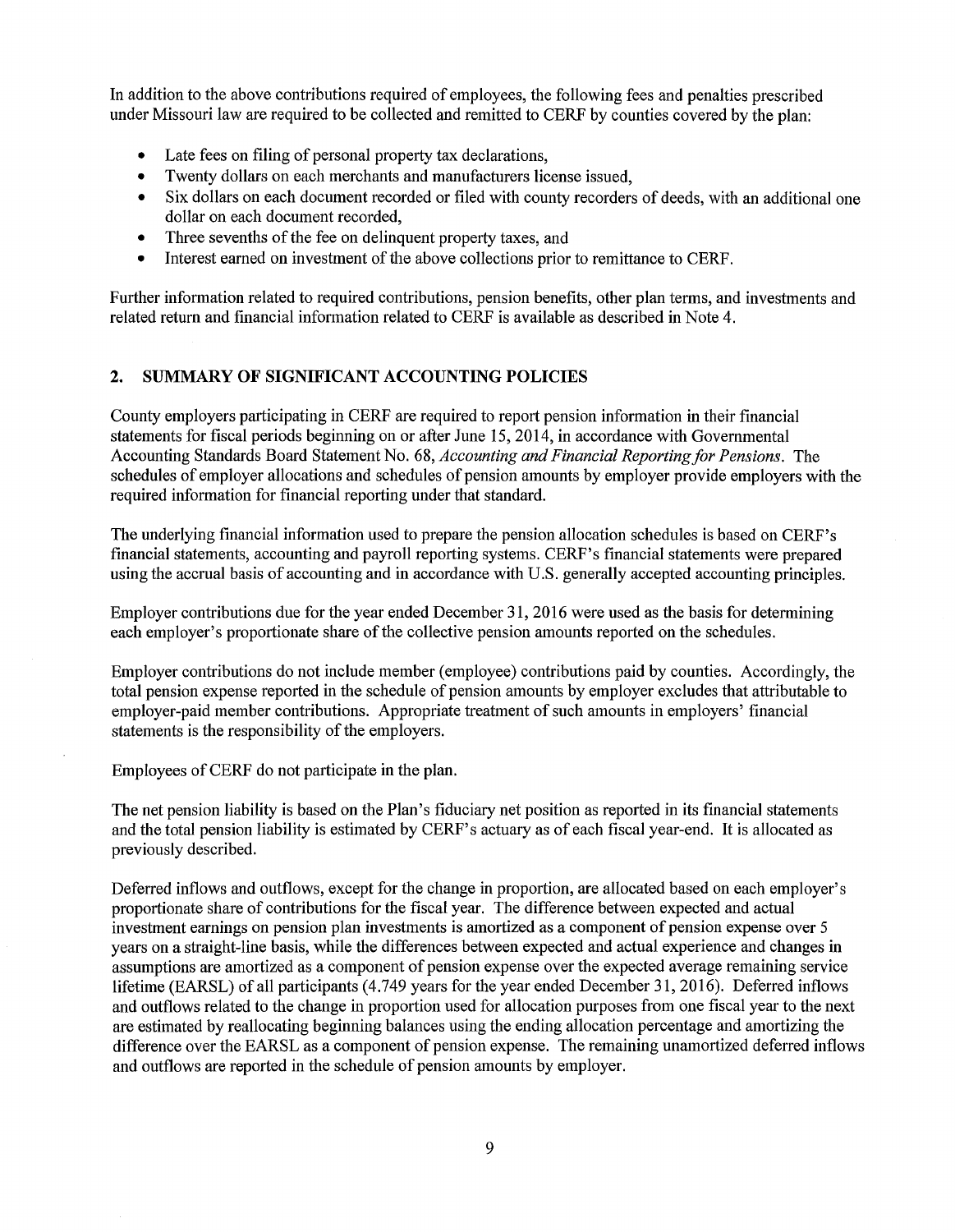Pension expense is based on the service cost earned by participants during the fiscal year, interest on the total pension liability, certain changes in plan fiduciary net position, and the current year amortization of deferred inflows and outflows. It is allocated based on each employer's proportionate share of collective plan amounts and its specific amortization of change in proportion deferred item.

The preparation of the schedules in conformity with U.S. generally accepted accounting principles requires management to make estimates and assumptions that affect certain reported amounts and disclosures. Accordingly, actual results could differ from those estimates.

## 3. ACTUARIAL ASSUMPTIONS AND METHODS

Actuarial valuations of the plan involve estimates of the reported amount and assumptions about probability of occurrence of events far into the future. Examples include assumptions about future employment, mortality, and salary increases. Amounts determined regarding the net pension liability are subject to continual revision as actual results are compared with past expectations and new estimates are made about the future.

The components of the collective net pension liability of CERF's employers at December 31, 2016, are as follows:

| Total pension liability<br>CERF fiduciary net position                                       | \$ | 675,788,763<br>450,770,049 |
|----------------------------------------------------------------------------------------------|----|----------------------------|
| Employers' net pension liability                                                             | \$ | 225,018,714                |
| Plan net position as a percentage of the total pension liability<br>Covered employee payroll | S  | 66.70%<br>391,801,920      |
| Employers' net pension liability                                                             |    |                            |
| as a percentage of employee covered payroll                                                  |    | 57.43%                     |

The total pension liability as of December 31, 2016 was based on the most recent actuarial valuation by CERF' s independent actuary as of December 31, 2015 projected forward to December 31, 2016, and financial information of the plan as of December 31, 2016. The following actuarial assumptions were used:

| Actuarial cost method     | Entry age normal                                            |
|---------------------------|-------------------------------------------------------------|
| Compensation increases    | $2.5\%$ , plus merit                                        |
| Discount rate             | 7.5%                                                        |
| Inflation                 | 2.5%                                                        |
| Investment rate of return | 7.5%                                                        |
| Mortality rates           | RP-2000 Combined Mortality projected to 2022 using Scale BB |

The following actuarial assumption and method was changed for the actuarial valuation used for the reporting period: a) mortality rates were changed from the RP-2000 Combined Mortality projected to 2010 using Scale AA to the RP-2000 Combined Mortality projected to 2022 using Scale BB, as indicated above.

The current funding policy, if actuarial assumptions are met, results in the projected plan fiduciary net position being sufficient to pay benefits for all future years. Therefore, the current 7 .5% discount rate is considered adequate, and the use of the municipal bond rate calculation is not necessary.